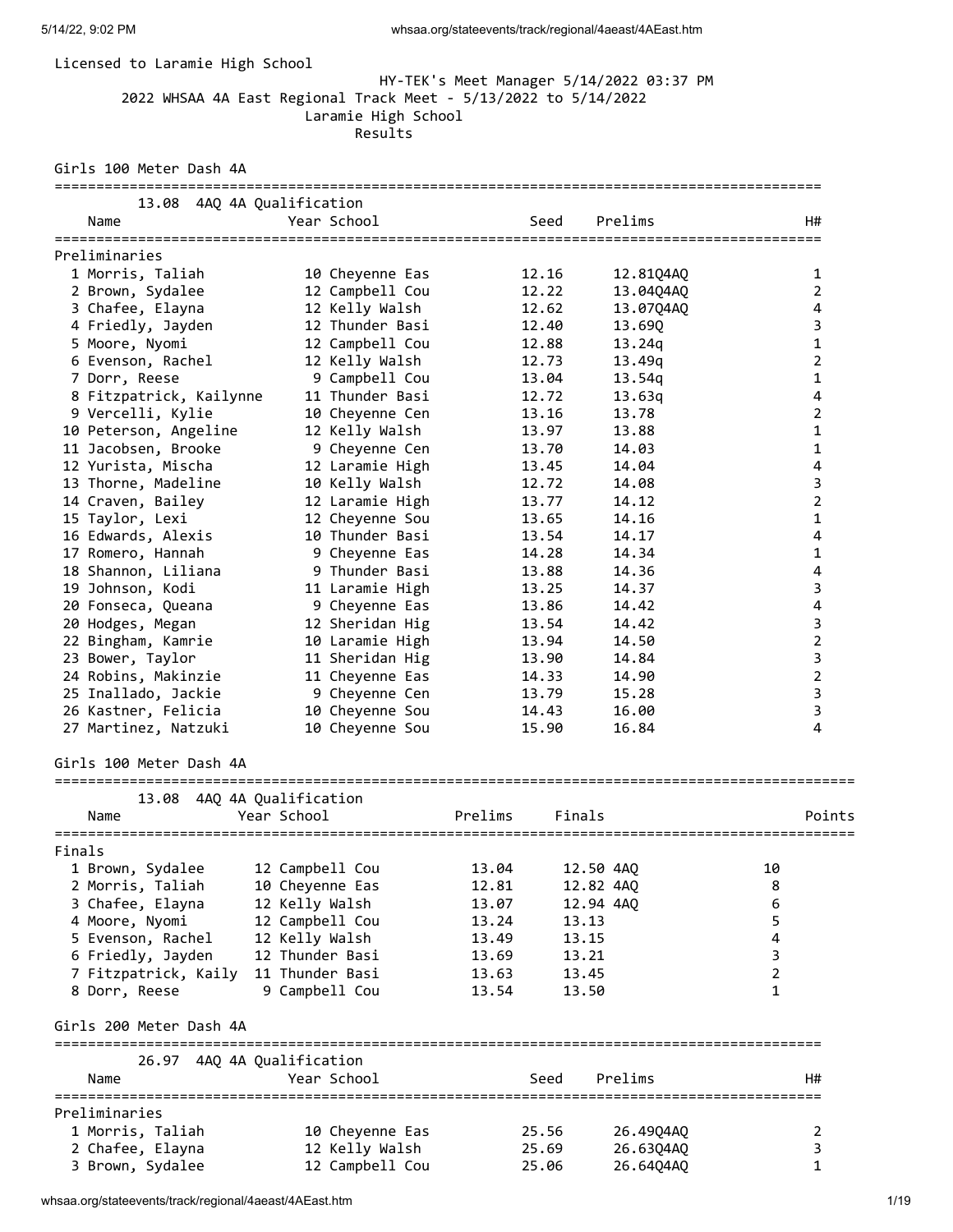|        |                                             |                                    | moda.org/clatocvonto/traditiographal/nacadt/macadtinini |                               |
|--------|---------------------------------------------|------------------------------------|---------------------------------------------------------|-------------------------------|
|        | 4 Thorne, Madeline                          | 10 Kelly Walsh                     | 26.53<br>28.440                                         | 4                             |
|        | 5 Evenson, Rachel                           | 12 Kelly Walsh                     | 27.17<br>27.54q                                         | $\overline{2}$                |
|        | 6 Johnson, Kodi                             | 11 Laramie High                    | 27.36<br>28.02q                                         | $\mathbf{1}$                  |
|        | 7 Wulff, Cassie                             | 12 Laramie High                    | 27.51<br>28.18q                                         | $\overline{2}$                |
|        | 8 Dorr, Reese                               | 9 Campbell Cou                     | 27.34<br>28.44q                                         | 1                             |
|        | 9 Yurista, Mischa                           | 12 Laramie High                    | 28.38<br>28.61<br>28.75                                 | $\mathbf{1}$<br>4             |
|        | 10 Groth, Kaycia<br>11 Roberts, Aja         | 12 Cheyenne Sou<br>11 Campbell Cou | 28.06<br>28.89<br>26.67                                 | 4                             |
|        | 12 Hodges, Megan                            | 12 Sheridan Hig                    | 29.10<br>28.26                                          | 3                             |
|        | 13 Bower, Taylor                            | 11 Sheridan Hig                    | 28.38<br>29.17                                          | $\mathbf{1}$                  |
|        | 14 Crabtree, Chloe                          | 10 Thunder Basi                    | 29.33<br>27.15                                          | $\overline{3}$                |
|        | 15 Craven, Bailey                           | 12 Laramie High                    | 29.34<br>28.42                                          | $\mathbf 2$                   |
|        | 16 Fonseca, Queana                          | 9 Cheyenne Eas                     | 29.49<br>29.46                                          | $\mathbf{1}$                  |
|        | 17 Shannon, Liliana                         | 9 Thunder Basi                     | 29.84<br>28.93                                          | 4                             |
|        | 18 Edwards, Alexis                          | 10 Thunder Basi                    | 28.69<br>29.86                                          | 3                             |
|        | 19 Rodgers, Rylee                           | 10 Thunder Basi                    | 28.37<br>29.88                                          | $\overline{2}$                |
|        | 20 Jacobsen, Brooke                         | 9 Cheyenne Cen                     | 30.10<br>28.81                                          | 4                             |
|        | 21 Engelke, Macei                           | 12 Kelly Walsh                     | 28.07<br>30.19                                          | 4                             |
|        | 21 Edwards, Madison                         | 11 Campbell Cou                    | 30.19<br>29.00                                          | $\mathsf 3$                   |
|        | 23 Christopherson, Avery                    | 9 Sheridan Hig                     | 27.73<br>30.22                                          | $\mathsf 3$                   |
|        | 24 Tempel, Teagan                           | 10 Cheyenne Cen                    | 30.49<br>30.21                                          | $\overline{2}$                |
|        | 25 Inallado, Jackie                         | 9 Cheyenne Cen                     | 29.57<br>30.78                                          | $\mathbf{1}$                  |
|        | 26 Romero, Hannah                           | 9 Cheyenne Eas                     | 30.86<br>29.43                                          | $\mathbf 2$                   |
|        | 27 Meade, Jecember                          | 10 Cheyenne Sou                    | 30.31<br>30.98                                          | 3                             |
|        | 28 Robins, Makinzie                         | 11 Cheyenne Eas                    | 31.27<br>31.68                                          | $\overline{3}$                |
|        | 29 Saunders, Avery                          | 11 Cheyenne Cen                    | 31.97<br>30.51                                          | 4                             |
|        | 30 Kastner, Felicia<br>31 Martinez, Natzuki | 10 Cheyenne Sou<br>10 Cheyenne Sou | 31.12<br>33.14<br>35.42<br>36.55                        | 4<br>$\overline{2}$           |
|        |                                             |                                    |                                                         |                               |
|        | Girls 200 Meter Dash 4A                     |                                    |                                                         |                               |
|        | 26.97 4AQ 4A Qualification<br>Name          | Year School                        | Prelims<br>Finals                                       | Points                        |
|        |                                             |                                    |                                                         |                               |
| Finals |                                             |                                    |                                                         |                               |
|        | 1 Brown, Sydalee                            | 12 Campbell Cou                    | 26.64<br>26.01 4AQ                                      | 10                            |
|        | 2 Chafee, Elayna                            | 12 Kelly Walsh                     | 26.63<br>26.44 4AQ                                      | 8                             |
|        | 3 Evenson, Rachel                           | 12 Kelly Walsh                     | 27.54<br>27.08                                          | 6                             |
|        | 4 Thorne, Madeline                          | 10 Kelly Walsh                     | 27.22<br>28.44                                          | 5                             |
|        | 5 Wulff, Cassie                             | 12 Laramie High                    | 28.18<br>27.92                                          | 4                             |
|        | 6 Dorr, Reese                               | 9 Campbell Cou<br>11 Laramie High  | 28.44<br>28.09                                          | 3<br>$\overline{2}$           |
|        | 7 Johnson, Kodi                             |                                    | 28.02<br>28.10                                          |                               |
|        |                                             |                                    |                                                         |                               |
|        | Girls 400 Meter Dash 4A                     |                                    |                                                         |                               |
|        | 1:01.20 4AQ 4A Qualification                |                                    |                                                         |                               |
|        | Name                                        | Year School                        | Prelims<br>Seed                                         | H#                            |
|        |                                             |                                    |                                                         |                               |
|        | Preliminaries                               |                                    |                                                         |                               |
|        | 1 Forry, Addison                            | 10 Laramie High                    | 58.50<br>59.65Q4AQ                                      | 1                             |
|        | 2 Morrell, Sydney                           | 11 Cheyenne Cen                    | 1:00.17<br>59.91Q4AQ                                    | $\overline{2}$                |
|        | 3 Schlabs, Bradie                           | 10 Cheyenne Eas                    | 1:01.36Q                                                | 3                             |
|        | 4 Tempel, Karson                            | 9 Cheyenne Cen                     | 1:05.21<br>1:01.01q4AQ                                  | 1                             |
|        | 5 Roberts, Aja                              | 11 Campbell Cou                    | 1:00.94<br>1:01.61q                                     | 3                             |
|        | 6 Morey, Vivian                             | 10 Sheridan Hig                    | 1:02.01<br>1:01.84q                                     | $\overline{2}$                |
|        | 7 Sullivan, Averi                           | 10 Sheridan Hig                    | 1:01.47<br>1:03.23q                                     | 3<br>$\mathbf{1}$             |
|        | 8 Schabron, Leah                            | 10 Laramie High                    | 1:03.35<br>1:04.20q                                     |                               |
|        | 9 Heuer, Mariah                             | 12 Kelly Walsh                     | 1:03.07<br>1:04.25<br>1:04.79<br>1:04.55                | $\mathbf 1$<br>$\overline{2}$ |
|        | 10 Palmer, Danika<br>11 Groth, Kaycia       | 12 Sheridan Hig<br>12 Cheyenne Sou | 1:04.37<br>1:04.59                                      | 3                             |
|        | 12 Lorenzen, Makenna                        | 10 Kelly Walsh                     | 1:04.34<br>1:05.02                                      | 3                             |
|        | 13 Schlekeway, Emelyn                       | 10 Thunder Basi                    | 1:03.58<br>1:05.50                                      | $\overline{2}$                |
|        | 13 Roesler, Anna                            | 12 Laramie High                    | 1:07.22<br>1:05.50                                      | $\overline{2}$                |
|        | 15 Biggs, Sophia<br>16 Guerrero, Leslie     | 11 Campbell Cou<br>11 Cheyenne Eas | 1:07.60<br>1:06.39<br>1:07.60<br>1:07.29                | 3<br>$\overline{2}$           |

whsaa.org/stateevents/track/regional/4aeast/4AEast.htm 2/19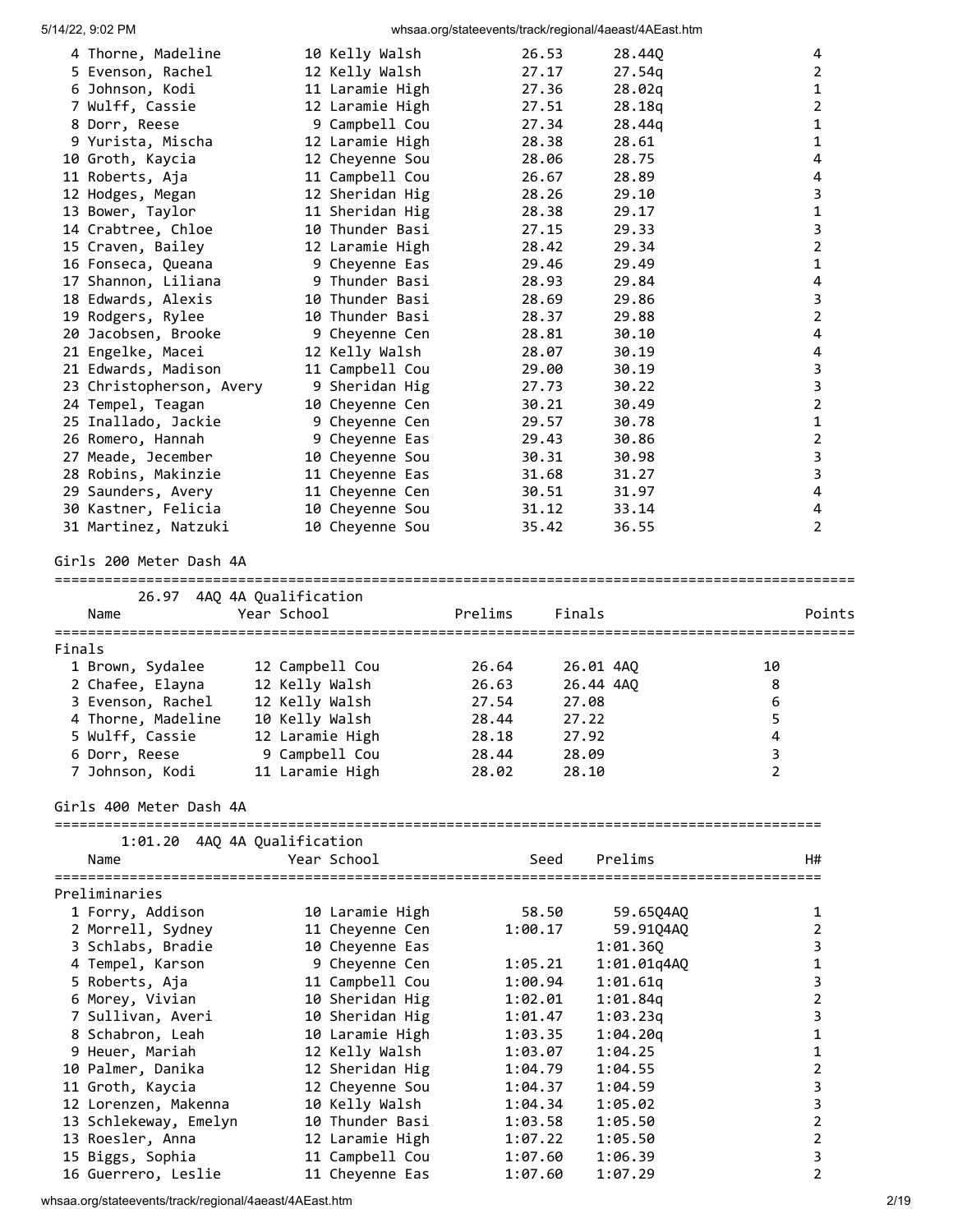5/14/22, 9:02 PM whsaa.org/stateevents/track/regional/4aeast/4AEast.htm 17 Charest, Lilly 9 Sheridan Hig 1:05.59 1:07.34 1 18 Robinson, Layla 11 Cheyenne Eas 1:07.49 1:07.56 3 19 Vasquez, Riley 9 Cheyenne Eas 1:08.18 1:07.89 1 20 Gebhart, Reagan 9 Cheyenne Cen 1:09.34 1:12.19 1 21 Lehmkuhler, Eva 9 Cheyenne Cen 1:14.67 1:12.50 2 22 Hedum, Rachel 9 Cheyenne Sou 1:14.02 3 Girls 400 Meter Dash 4A ================================================================================================ 1:01.20 4AQ 4A Qualification Name Year School Prelims Finals Points ================================================================================================ Finals 1 Forry, Addison 10 Laramie High 59.65 58.41 4AQ 10 2 Morrell, Sydney 11 Cheyenne Cen 59.91 59.45 4AQ 8 3 Tempel, Karson 9 Cheyenne Cen 1:01.01 1:00.91 4AQ 6 4 Schlabs, Bradie 10 Cheyenne Eas 1:01.36 1:02.28 5 5 Morey, Vivian 10 Sheridan Hig 1:01.84 1:02.35 4 6 Sullivan, Averi 10 Sheridan Hig 1:03.23 1:02.90 3 7 Roberts, Aja 11 Campbell Cou 1:01.61 1:02.95 2 8 Schabron, Leah 10 Laramie High 1:04.20 1:04.84 1 Girls 800 Meter Run 4A =================================================================================================== 2:24.08 4AQ 4A Qualification Name Year School Seed Finals H# Points =================================================================================================== 1 Morrell, Sydney 11 Cheyenne Cen 2:17.63 2:18.54 4AQ 2 10 2 Forry, Addison 10 Laramie High 2:23.07 2:19.87 4AQ 2 8 3 Brandon, Rylee 12 Thunder Basi 2:23.93 2:23.13 4AQ 2 6 4 Klinger, Finley 12 Kelly Walsh 2:22.97 2:23.39 4AQ 2 5 5 Turpin, Maggie 9 Sheridan Hig 2:23.92 2:23.93 4AQ 2 4 6 Pillivant, Kaya 12 Cheyenne Cen 2:23.18 2:25.31 2 3 7 Ronnau, Ynes 10 Cheyenne Eas 2:31.38 2:25.54 2 2 8 Berendsen, Carey 12 Laramie High 2:23.37 2:27.67 2 1 9 Taper, Emily 12 Cheyenne Cen 2:33.56 2:28.25 2 10 Morey, Vivian 10 Sheridan Hig 2:30.46 2:28.71 2 11 Arnold, Abby 12 Thunder Basi 2:35.36 2:29.80 1 12 Cordell-Reiner, Ri 9 Cheyenne Cen 2:36.72 2:32.75 1 13 Roesler, Anna 12 Laramie High 2:36.45 2:34.68 1 14 Lubben, Madison 12 Thunder Basi 2:29.27 2:34.83 2 15 Madsen, Molly 9 Cheyenne Eas 2:43.92 2:37.45 1 16 Doherty, Megan 10 Thunder Basi 2:37.78 2:37.82 1 17 Palmer, Danika 12 Sheridan Hig 2:32.31 2:39.17 2 18 Goodrich, Lindsey 10 Kelly Walsh 2:37.18 2:44.28 1 19 Fowler, Braelyn 11 Laramie High 2:40.65 2:48.61 1 Girls 1600 Meter Run 4A =================================================================================================== 5:26.17 4AQ 4A Qualification Name Year School Seed Finals H# Points =================================================================================================== 1 Morrell, Sydney 11 Cheyenne Cen 5:17.11 5:18.23 4AQ 2 10 2 Pillivant, Kaya 12 Cheyenne Cen 5:22.45 5:20.41 4AQ 2 8 3 Klinger, Finley 12 Kelly Walsh 5:25.30 5:29.86 2 6 4 Fehlauer, Alyssa 9 Sheridan Hig 5:28.28 5:33.74 2 5 5 Hofmeister, Emma 10 Cheyenne Cen 5:41.93 5:35.29 2 4 6 Clarke, Lauren 11 Cheyenne Cen 5:38.89 5:35.48 2 3 7 Brandon, Rylee 12 Thunder Basi 5:27.29 5:35.57 2 2 8 Berendsen, Carey 12 Laramie High 5:36.83 5:36.13 2 1 9 Ronnau, Ynes 10 Cheyenne Eas 5:34.01 5:36.86 2 10 Miller, Alexa 9 Sheridan Hig 5:26.84 5:46.12 2 11 Smith, Emma 10 Cheyenne Eas 5:40.96 5:50.39 2 12 Arnold, Abby 12 Thunder Basi 5:30.77 5:52.91 2

13 Jensen, Kendra 9 Campbell Cou 5:51.55 5:55.70 1

whsaa.org/stateevents/track/regional/4aeast/4AEast.htm 3/19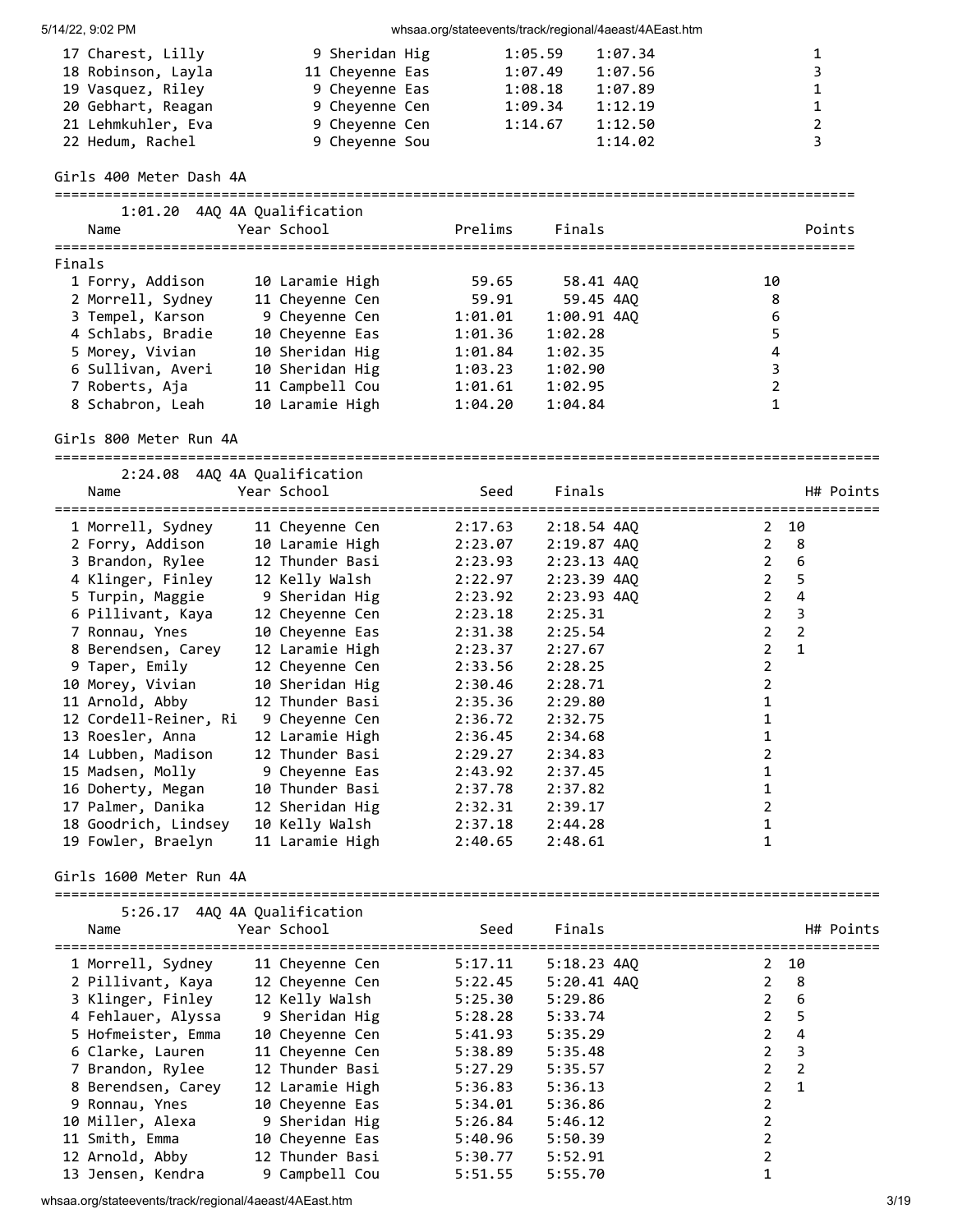| 14 Madsen, Molly      | 9 Cheyenne Eas  |         | 5:59.15 |   |
|-----------------------|-----------------|---------|---------|---|
| 15 Soule, Ilysa       | 12 Laramie High | 5:52.95 | 6:07.49 |   |
| 16 Burns, Kieran      | 12 Laramie High | 6:10.53 | 6:09.08 |   |
| 17 Turpin, Katie      | 12 Sheridan Hig | 5:38.64 | 6:14.55 | 2 |
| 18 Newton, Abby       | 11 Sheridan Hig | 5:39.90 | 6:15.37 |   |
| 19 Haugen, Jayden     | 9 Campbell Cou  | 6:08.03 | 6:18.05 |   |
| 20 Peden, Lethe       | 12 Laramie High | 6:15.33 | 6:25.23 |   |
| 21 Melinkovich, Madis | 10 Campbell Cou | 6:13.73 | 6:40.25 |   |

### Girls 3200 Meter Run 4A

### ================================================================================================ 11:55.21 4AQ 4A Qualification

| Name                       | 11.99.21 THO TH OUGHLILLOUL<br>Year School | Seed               | Finals          | Points |
|----------------------------|--------------------------------------------|--------------------|-----------------|--------|
|                            |                                            | 11:45.08           | 12:14.86        | 10     |
| 2 Hofmeister, Emma         | 10 Cheyenne Cen                            | 12:05.50           | 12:21.97        | 8      |
| 3 Clarke, Lauren           | 11 Cheyenne Cen                            | 12:24.90           | 12:32.47        | 6      |
|                            | 4 Soule, Ilysa 12 Laramie High             | 13:01.11           | 12:39.31        | 5      |
|                            | 5 Smith, Emma 10 Cheyenne Eas              | 12:57.52           | 12:44.18        | 4      |
|                            | 6 Miller, Alexa 9 Sheridan Hig             | 12:43.47           | 12:50.50        | 3      |
| 7 Jensen, Kendra           | 9 Campbell Cou                             | 12:30.06           | 12:54.31        | 2      |
| 8 Peden, Lethe             | 12 Laramie High                            | 13:06.22           | 13:25.50        |        |
| 9 Burns, Kieran            | 12 Laramie High                            | 14:00.91           | 13:29.29        |        |
| 10 Newton, Abby            | 11 Sheridan Hig                            | 12:14.33  13:47.90 |                 |        |
| 11 Melinkovich, Madis      | 10 Campbell Cou                            | 12:53.58           | 14:14.77        |        |
| Girls 100 Meter Hurdles 4A |                                            |                    |                 |        |
| Name                       | 16.96 4AQ 4A Qualification<br>Year School  |                    | Prelims<br>Seed | H#     |

| Preliminaries             |                 |       |           |   |
|---------------------------|-----------------|-------|-----------|---|
| 1 Baillie, Madisyn        | 11 Cheyenne Cen | 15.18 | 15.6804A0 | 1 |
| 2 Mendoza, Gabby          | 12 Thunder Basi | 15.24 | 15.75Q4AQ | 2 |
| 3 Marasco, Charlotte      | 12 Campbell Cou | 16.62 | 17.05Q    | 3 |
| 4 Kroeger, Jordan         | 9 Kelly Walsh   | 16.03 | 16.70q4AQ | 1 |
| 5 Burdett, Nadia          | 9 Cheyenne Eas  | 15.98 | 16.81q4AQ | 2 |
| 6 Edwards, Madison        | 11 Campbell Cou | 17.25 | 17.18q    | 2 |
| 7 Mansheim, Katelyn       | 11 Thunder Basi | 16.10 | 17.41q    | 1 |
| 8 Alberts, Rylie          | 11 Kelly Walsh  | 16.91 | 17.43q    | 3 |
| 9 Spicher, Hannah         | 11 Kelly Walsh  | 17.25 | 17.49     | 1 |
| 10 Perriton, Averie       | 11 Cheyenne Cen | 16.56 | 17.68     | 2 |
| 11 Gardner, Emily         | 11 Laramie High | 17.62 | 17.72     | 1 |
| 12 Ronnau, Alleynah       | 12 Cheyenne Eas | 18.34 | 18.47     | 2 |
| 13 Koepke, Catherine      | 10 Campbell Cou | 18.93 | 18.80     | 1 |
| 14 Bunting, Riley         | 11 Sheridan Hig | 18.86 | 19.21     | 2 |
| 15 Opdahl, Shea           | 10 Kelly Walsh  | 18.45 | 19.95     | 3 |
| 16 Berendsen, Grace       | 9 Laramie High  | 19.79 | 20.23     | 3 |
| 17 Hudson, Rylee          | 10 Thunder Basi | 19.17 | 20.51     | 1 |
| 18 Jensen, Samantha       | 11 Cheyenne Eas | 20.00 | 21.34     | 3 |
| 19 Stremcha, Jayde        | 9 Thunder Basi  | 18.64 | 22.54     | 3 |
| -- Wiggam, Katia          | 11 Cheyenne Eas | 19.60 | DO.       | 2 |
| -- Wiley-Ramierz, Nigeria | 10 Cheyenne Cen | 15.49 | DQ        | 3 |
| -- Thomson, Katie         | 12 Cheyenne Cen | 15.89 | DQ        | 3 |

# Girls 100 Meter Hurdles 4A

|                      | 16.96 4AQ 4A Qualification |         |           |        |
|----------------------|----------------------------|---------|-----------|--------|
| Name                 | Year School                | Prelims | Finals    | Points |
| Finals               |                            |         |           |        |
| 1 Mendoza, Gabby     | 12 Thunder Basi            | 15.75   | 15.43 4AO | 10     |
| 2 Baillie, Madisyn   | 11 Cheyenne Cen            | 15.68   | 15.71 4AO | 8      |
| 3 Kroeger, Jordan    | 9 Kelly Walsh              | 16.70   | 15.99 4AO | 6      |
| 4 Marasco, Charlotte | 12 Campbell Cou            | 17.05   | 16.17 4AO |        |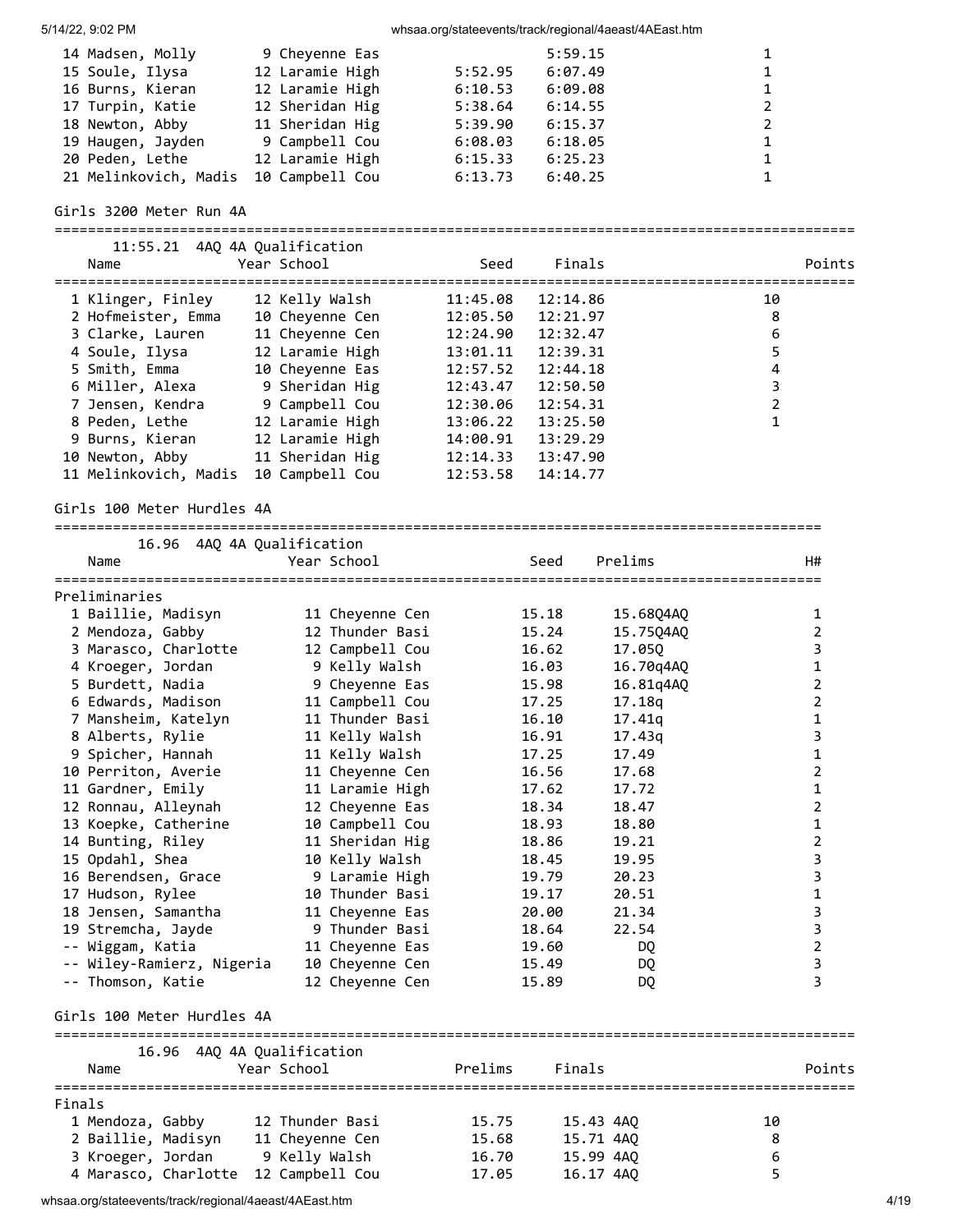| 5 Burdett, Nadia    | 9 Chevenne Eas  | 16.81 | 16.47 4AO | 4 |
|---------------------|-----------------|-------|-----------|---|
| 6 Mansheim, Katelyn | 11 Thunder Basi | 17.41 | 16.99     | 3 |
| 7 Alberts, Rylie    | 11 Kelly Walsh  | 17.43 | 17.11     |   |
| 8 Edwards, Madison  | 11 Campbell Cou | 17.18 | 17.19     | 1 |

| $\overline{ }$<br>8 Edwards, Madison      | TT VCTTÀ MATSH<br>11 Campbell Cou         |                 | <b>17.45</b><br>17.18       | <b>+/.++</b><br>17.19  |                                       | ∠<br>1           |                     |
|-------------------------------------------|-------------------------------------------|-----------------|-----------------------------|------------------------|---------------------------------------|------------------|---------------------|
| Girls 300 Meter Hurdles 4A                |                                           |                 |                             |                        |                                       |                  |                     |
|                                           | 48.56 4AO 4A Oualification                |                 |                             |                        |                                       |                  |                     |
| Name                                      | Year School                               |                 |                             | Seed                   | Prelims                               |                  | H#                  |
| Preliminaries                             |                                           |                 |                             |                        |                                       |                  |                     |
| 1 Mendoza, Gabby                          | 12 Thunder Basi                           |                 |                             | 45.89                  | 47.97Q4AQ                             |                  | 1                   |
| 2 Friedly, Jayden                         | 12 Thunder Basi                           |                 |                             | 46.06                  | 48.30Q4AQ                             |                  | $\overline{2}$      |
| 3 Kroeger, Jordan                         | 9 Kelly Walsh                             |                 |                             | 49.34                  | 48.39Q4AQ                             |                  | 3                   |
| 4 Baillie, Madisyn                        | 11 Cheyenne Cen                           |                 |                             | 47.59                  | 49.65q                                |                  | 3                   |
| 5 Haley, Bailey                           | 12 Cheyenne Eas                           |                 |                             | 49.80                  | 49.95q                                |                  | $\mathbf 1$         |
| 6 Alberts, Rylie                          | 11 Kelly Walsh                            |                 |                             | 49.97<br>50.34         | 50.12q                                |                  | $\mathbf 2$<br>3    |
| 7 Perriton, Averie<br>8 Petley, Jesi      | 11 Cheyenne Cen<br>11 Kelly Walsh         |                 |                             | 49.54                  | 51.17q<br>51.22q                      |                  | $\overline{2}$      |
| 9 Gardner, Emily                          |                                           | 11 Laramie High |                             | 49.68                  | 51.26                                 |                  | 1                   |
| 10 Langley, Alyssa                        | 10 Kelly Walsh                            |                 |                             | 51.50                  | 52.18                                 |                  | 3                   |
| 11 Ronnau, Alleynah                       | 12 Cheyenne Eas                           |                 |                             | 52.37                  | 52.59                                 |                  | 1                   |
| 12 Tempel, Teagan                         | 10 Cheyenne Cen                           |                 |                             | 55.22                  | 53.58                                 |                  | $\mathbf 1$         |
| 13 Stremcha, Jayde                        |                                           | 9 Thunder Basi  |                             | 53.95                  | 53.69                                 |                  | 3                   |
| 14 Wagner, Madison                        |                                           | 9 Sheridan Hig  |                             | 53.17                  | 53.74                                 |                  | $\overline{2}$      |
| 15 Mansheim, Katelyn                      | 11 Thunder Basi                           |                 |                             | 52.30                  | 53.81                                 |                  | $\mathbf{1}$        |
| 16 Clem, Faith                            | 10 Campbell Cou                           |                 |                             | 52.04                  | 54.95                                 |                  | $\overline{2}$      |
| 17 Saunders, Avery                        |                                           | 11 Cheyenne Cen |                             | 53.60                  | 55.79                                 |                  | 3                   |
| 18 Hedum, Rachel                          |                                           | 9 Cheyenne Sou  |                             | 54.62                  | 56.01                                 |                  | $\mathbf 2$         |
| 19 Berendsen, Grace                       |                                           | 9 Laramie High  |                             |                        | 58.50                                 |                  | 3                   |
| 20 Broomfield, Jenna                      | 11 Cheyenne Eas                           |                 |                             | 56.47                  | 1:00.51                               |                  | $\mathbf{1}$        |
| 21 Jensen, Samantha<br>22 Anderson, Tessa | 11 Cheyenne Eas                           | 12 Laramie High | 1:01.46<br>1:09.02          |                        | 1:05.48<br>1:06.16                    |                  | $\overline{2}$<br>3 |
| Name                                      | 48.56 4AQ 4A Qualification<br>Year School |                 | Prelims                     | Finals                 |                                       |                  | Points              |
|                                           |                                           |                 |                             |                        |                                       |                  |                     |
| Finals                                    |                                           |                 |                             |                        |                                       |                  |                     |
| 1 Friedly, Jayden                         | 12 Thunder Basi                           |                 | 48.30                       | 46.34 4AQ              |                                       | 10               |                     |
| 2 Mendoza, Gabby                          | 12 Thunder Basi                           |                 | 47.97                       | 47.73 4AQ              |                                       | 8                |                     |
| 3 Alberts, Rylie                          | 11 Kelly Walsh                            |                 | 50.12                       | 47.85 4AQ              |                                       | $\boldsymbol{6}$ |                     |
| 4 Baillie, Madisyn<br>5 Kroeger, Jordan   | 11 Cheyenne Cen<br>9 Kelly Walsh          |                 | 49.65<br>48.39              | 48.07 4AO<br>48.09 4AQ |                                       | 5<br>4           |                     |
| 6 Perriton, Averie                        | 11 Cheyenne Cen                           |                 | 51.17                       | 49.64                  |                                       | 3                |                     |
| 7 Haley, Bailey                           | 12 Cheyenne Eas                           |                 | 49.95                       | 49.95                  |                                       | 2                |                     |
| 8 Petley, Jesi                            | 11 Kelly Walsh                            |                 | 51.22                       | 50.69                  |                                       | 1                |                     |
| Girls 4x100 Meter Relay 4A                |                                           |                 |                             |                        |                                       |                  |                     |
|                                           | 51.54 4AQ 4A Qualification                |                 |                             |                        |                                       |                  |                     |
| School                                    |                                           |                 | Seed                        | Finals                 | ===================================== |                  | Points              |
| 1 Campbell County High School             |                                           |                 | 49.25                       | 49.31 4AQ              |                                       | 10               |                     |
| 1) Moore, Nyomi 12                        |                                           |                 | 2) Marasco, Charlotte 12    |                        |                                       |                  |                     |
| 3) Roberts, Aja 11                        |                                           |                 | 4) Brown, Sydalee 12        |                        |                                       |                  |                     |
| 2 Kelly Walsh High School                 |                                           |                 | 49.82                       | 49.62 4AQ              |                                       | 8                |                     |
| 1) Lorenzen, Makenna 10                   |                                           |                 | 2) Thorne, Madeline 10      |                        |                                       |                  |                     |
| 3) Evenson, Rachel 12                     |                                           |                 | 4) Bullard, Madison 10      |                        |                                       |                  |                     |
| 3 Thunder Basin High School               |                                           |                 | 49.23                       | 49.73 4AQ              |                                       | 6                |                     |
| 1) Friedly, Jayden 12                     |                                           |                 | 2) Fitzpatrick, Kailynne 11 |                        |                                       |                  |                     |
| 3) Crabtree, Chloe 10                     |                                           |                 | 4) Mendoza, Gabby 12        |                        |                                       |                  |                     |
| 4 Cheyenne East High School               |                                           |                 | 50.72                       | 50.56 4AQ              |                                       | 5                |                     |

1) Morris, Taliah 10 2) Fonseca, Elysiana 11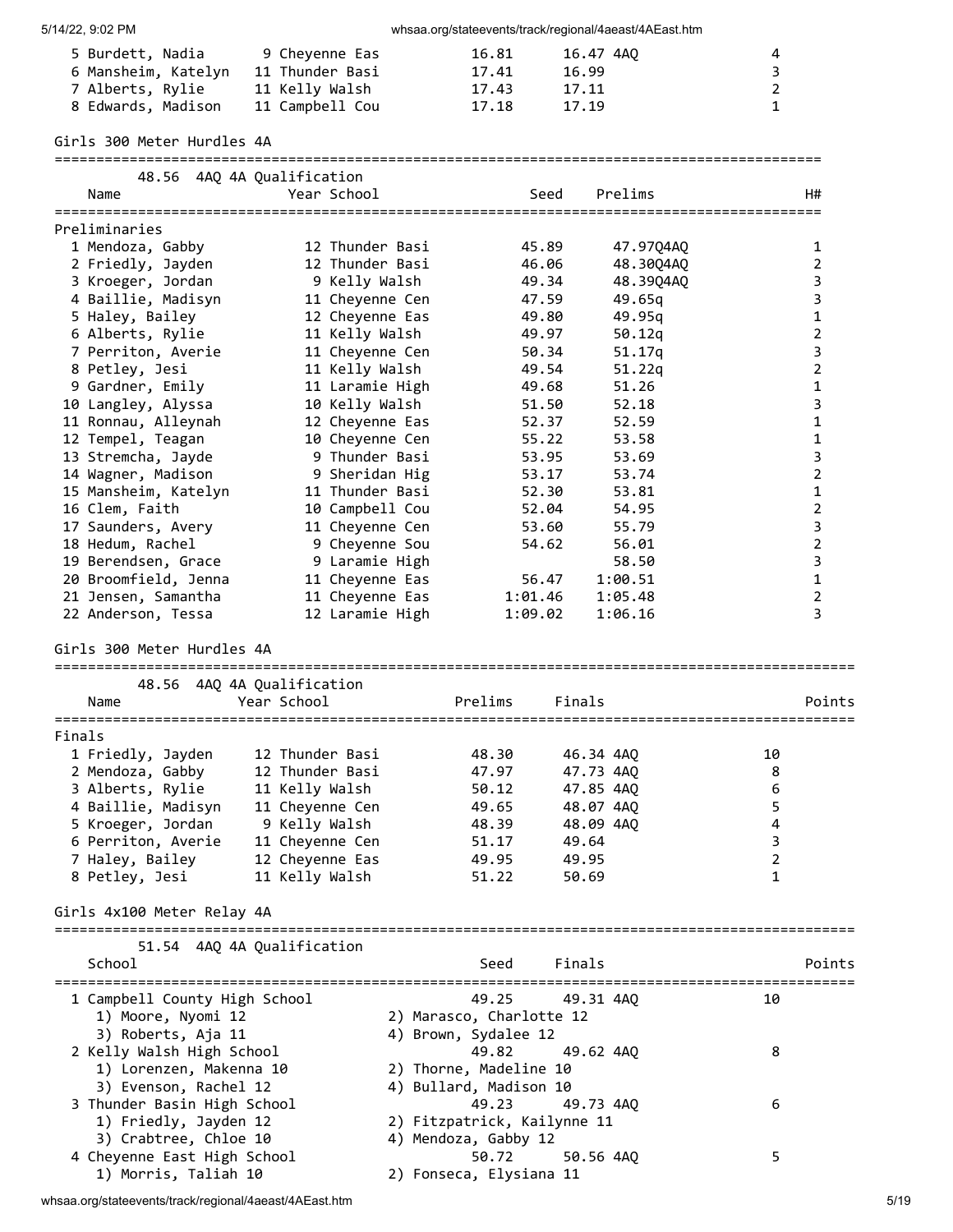| 5/14/22, 9:02 PM                                    | whsaa.org/stateevents/track/regional/4aeast/4AEast.htm |                |
|-----------------------------------------------------|--------------------------------------------------------|----------------|
| 3) Haley, Bailey 12                                 | 4) Burdett, Nadia 9                                    |                |
| 5 Cheyenne Central High School                      | 50.64<br>50.68 4AQ                                     | 4              |
| 1) Vercelli, Kylie 10                               | 2) Thomson, Katie 12                                   |                |
| 3) Siedenburg, Joslyn 11                            | 4) Baillie, Madisyn 11                                 |                |
| 6 Sheridan High School                              | 52.39<br>52.04                                         | 3              |
| 1) Legerski, Kadence 12                             | 2) Hodges, Megan 12                                    |                |
| 3) Brown, Ellen 11                                  | 4) Burton, Brynn 12                                    |                |
| 7 Laramie High School                               | 52.19<br>52.06                                         | $\overline{2}$ |
| 1) Yurista, Mischa 12                               | 2) Craven, Bailey 12                                   |                |
| 3) Wulff, Cassie 12                                 | 4) Johnson, Kodi 11                                    |                |
| 8 Cheyenne South High School                        | 54.15<br>53.85                                         | $\mathbf{1}$   |
| 1) Groth, Kaycia 12                                 | 2) Meade, Jecember 10                                  |                |
| 3) Kastner, Felicia 10                              | 4) Taylor, Lexi 12                                     |                |
| Girls 4x400 Meter Relay 4A                          |                                                        |                |
|                                                     |                                                        |                |
| 4:14.62 4AQ 4A Qualification                        |                                                        |                |
| School                                              | Finals<br>Seed                                         | Points         |
|                                                     |                                                        |                |
| 1 Thunder Basin High School                         | 4:05.69<br>4:07.35 4AO                                 | 10             |
| 1) Friedly, Jayden 12                               | 2) Schlekeway, Emelyn 10                               |                |
| 3) Brandon, Rylee 12                                | 4) Mendoza, Gabby 12                                   |                |
| 2 Laramie High School                               | 4:10.40<br>4:10.10 4AQ                                 | 8              |
| 1) Wulff, Cassie 12                                 | 2) Schabron, Leah 10                                   |                |
| 3) Berendsen, Carey 12                              | 4) Forry, Addison 10                                   |                |
| 3 Cheyenne East High School                         | 4:21.02<br>4:10.14 4AQ                                 | 6              |
| 1) Schlabs, Bradie 10                               | 2) Archuleta, Mya 9                                    |                |
| 3) Haley, Bailey 12                                 | 4) Ronnau, Alleynah 12<br>4:15.62                      | 5              |
| 4 Kelly Walsh High School<br>1) Brooks, Brooklyn 10 | 4:12.52 4AQ                                            |                |
| 3) Bullard, Madison 10                              | 2) Thorne, Madeline 10<br>4) Klinger, Finley 12        |                |
| 5 Cheyenne Central High School                      | 4:16.23<br>4:15.06                                     | 4              |
| 1) Taper, Emily 12                                  | 2) Vercelli, Kylie 10                                  |                |
| 3) Perriton, Averie 11                              | 4) Siedenburg, Joslyn 11                               |                |
| 6 Sheridan High School                              | 4:12.94<br>4:17.37                                     | 3              |
| 1) Palmer, Danika 12                                | 2) Turpin, Maggie 9                                    |                |
| 3) Christopherson, Avery 9                          | 4) Sullivan, Averi 10                                  |                |
| 7 Campbell County High School                       | 4:19.98<br>4:24.67                                     | $\overline{2}$ |
| 1) Roberts, Aja 11                                  | 2) Clem, Faith 10                                      |                |
| 3) Biggs, Sophia 11                                 | 4) Dorr, Reese 9                                       |                |
| 8 Cheyenne South High School                        | 4:40.01<br>4:37.58                                     | 1              |
| 1) Groth, Kaycia 12                                 | 2) Taylor, Lexi 12                                     |                |
| 3) Hedum, Rachel 9                                  | 4) Meade, Jecember 10                                  |                |
|                                                     |                                                        |                |
| Girls 4x800 Meter Relay 4A                          |                                                        |                |
| 10:21.11 4AQ 4A Qualification                       | ===============<br>==================================  |                |
| School                                              | Seed<br>Finals                                         | Points         |
|                                                     |                                                        |                |
| 1 Thunder Basin High School                         | 10:04.88<br>10:02.05 4AQ                               | 10             |
| 1) Arnold, Abby 12                                  | 2) Doherty, Megan 10                                   |                |
| 3) Lubben, Madison 12                               | 4) Brandon, Rylee 12                                   |                |
| 2 Cheyenne East High School                         | 10:06.44 4AQ                                           | 8              |
| 1) Smith, Emma 10                                   | 2) Archuleta, Mya 9                                    |                |
| 3) Ronnau, Ynes 10                                  | 4) Madsen, Molly 9                                     |                |
| 3 Sheridan High School                              | 9:59.63 10:07.28 4AQ                                   | 6              |
| 1) Turpin, Katie 12                                 | 2) Morey, Vivian 10                                    |                |
| 3) Newton, Abby 11                                  | 4) Turpin, Maggie 9                                    |                |
| 4 Cheyenne Central High School                      | 10:14.70<br>10:08.70 4AQ                               | 5              |
| 1) Clarke, Lauren 11                                | 2) Hofmeister, Emma 10                                 |                |
| 3) Taper, Emily 12                                  | 4) Cordell-Reiner, Rian 9                              |                |
| 5 Laramie High School                               | 10:15.59 4AQ<br>10:13.46                               | 4              |
| 1) Soule, Ilysa 12                                  | 2) Schabron, Leah 10                                   |                |
| 3) Roesler, Anna 12                                 | 4) Berendsen, Carey 12                                 |                |
| 6 Kelly Walsh High School                           | 10:40.26<br>11:08.71                                   | 3              |

whsaa.org/stateevents/track/regional/4aeast/4AEast.htm 6/19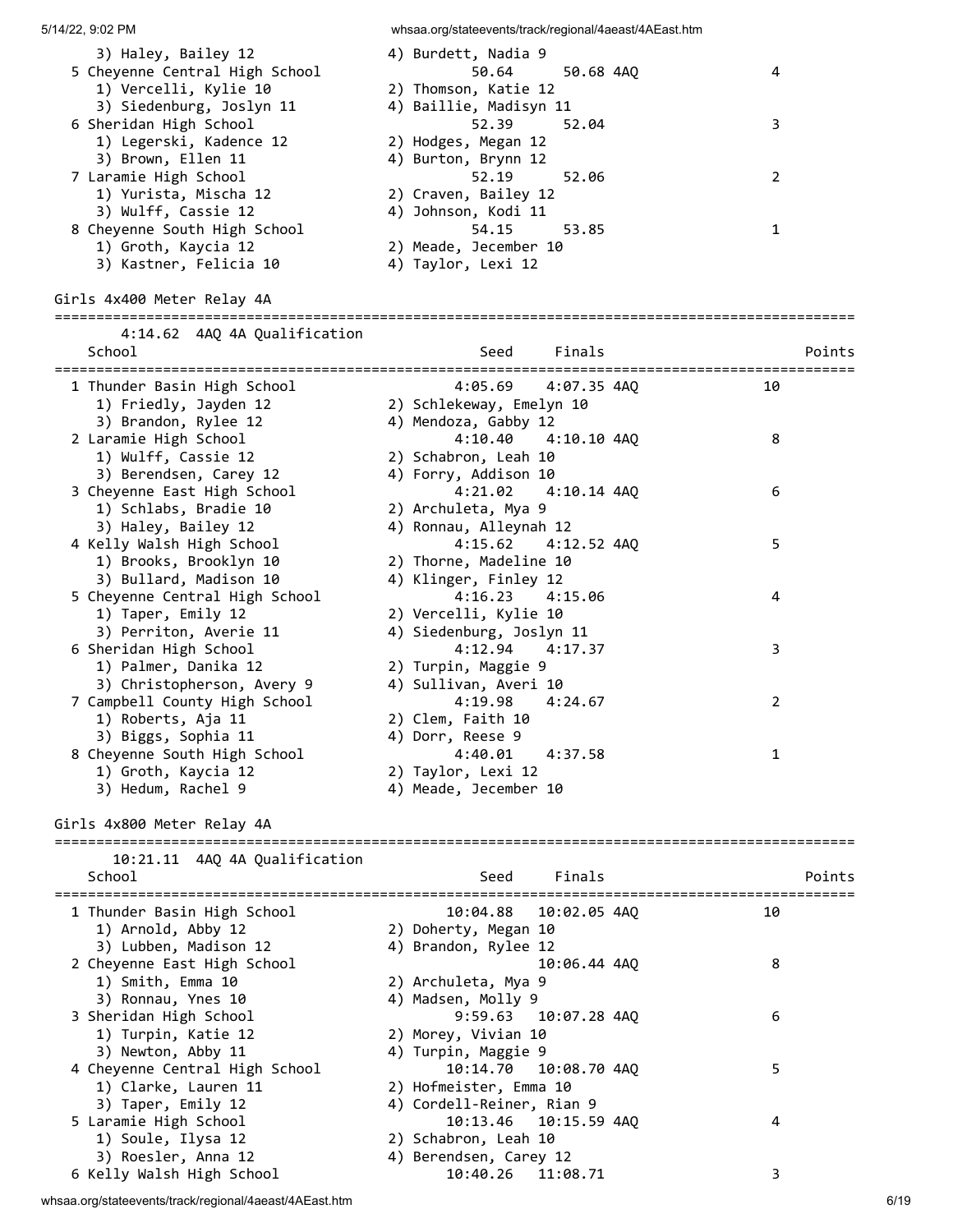- 
- 
- -
	- 3) Haugen, Jayden 9 (4) Jensen, Kendra 9

#### Girls 1600 Sprint Medley 4A

| 4:29.57 4AQ 4A Qualification<br>School                                           | Finals<br>Seed                                                           | Points |
|----------------------------------------------------------------------------------|--------------------------------------------------------------------------|--------|
| 1 Laramie High School<br>1) Johnson, Kodi 11<br>3) Schabron, Leah 10             | $4:27.61$ $4:29.11$ $4AO$<br>2) Wulff, Cassie 12<br>4) Forry, Addison 10 | 10     |
| 2 Cheyenne East High School<br>1) Haley, Bailey 12<br>3) Schlabs, Bradie 10      | $4:29.04$ $4:35.45$<br>2) Fonseca, Elysiana 11<br>4) Archuleta, Mya 9    | 8      |
| 3 Sheridan High School<br>1) Christopherson, Avery 9<br>3) Sullivan, Averi 10    | $4:25.57$ $4:36.34$<br>2) Brown, Ellen 11<br>4) Turpin, Maggie 9         | 6      |
| 4 Thunder Basin High School<br>1) Crabtree, Chloe 10<br>3) Schlekeway, Emelyn 10 | $4:25.60$ $4:37.16$<br>2) Matthews, Adelynn 9<br>4) Lubben, Madison 12   | 5      |
| 5 Kelly Walsh High School<br>1) Kroeger, Jordan 9                                | $4:37.85$ $4:38.13$<br>2) Engelke, Macei 12                              | 4      |

 3) Brooks, Brooklyn 10 4) Koehmstedt, Annalise 10 6 Campbell County High School 4:44.25 4:52.80 3 1) Marasco, Charlotte 12 2) Edwards, Madison 11 3) Clem, Faith 10 4) Jensen, Kendra 9

### Girls High Jump 4A

# 5-02.00 4AQ 4A Qualification Name **Seed** Finals Points Points ================================================================================================ 1 Moser, Preslee 12 Sheridan Hig 5-05.00 5-04.00 4AQ 10 2 Carroll, Dulce 12 Sheridan Hig 5-04.00 5-02.00 4AQ 8 3 Fonseca, Elysiana 11 Cheyenne Eas 4-11.00 4-10.00 5 3 Baillie, Madisyn 11 Cheyenne Cen 5-05.50 4-10.00 5 3 Bowden, Chloe 11 Kelly Walsh 5-00.00 4-10.00 5 6 Perriton, Averie 11 Cheyenne Cen 5-02.00 4-10.00 3 7 Buford-Stillman, V 10 Thunder Basi 4-10.00 4-10.00 2 8 Opdahl, Shea 10 Kelly Walsh 4-08.00 4-06.00 1 9 Burdett, Nadia 9 Cheyenne Eas 4-11.00 4-06.00 9 Kelly, Lillian 11 Sheridan Hig 4-07.00 4-06.00 11 Walsh, Kiera 12 Cheyenne Eas 4-07.00 4-06.00 11 Younkin, Breanna 12 Campbell Cou 4-08.00 4-06.00 13 Sherman, Kallyanna 9 Thunder Basi 4-08.00 4-04.00 13 Scott, Jyllian 12 Laramie High 4-05.00 4-04.00 -- Stucky, Maddy 10 Laramie High 4-04.00 NH -- Kastner, Felicia 10 Cheyenne Sou 4-05.00 NH -- Romero, Hannah 9 Cheyenne Eas 4-05.00 NH

================================================================================================

### Girls Pole Vault 4A

| Name               | 9-08.00 4AQ 4A Qualification<br>Year School | Seed        | Finals       | Points        |
|--------------------|---------------------------------------------|-------------|--------------|---------------|
| 1 Lewis, Brinkley  | 11 Cheyenne Cen                             | 10-09.00    | 10-08.00 4AO | 10            |
| 2 Milby, Abigail   | 11 Kelly Walsh                              | 10-05.00    | 10-08.00 4AO | 8             |
| 3 Younkin, Breanna | 12 Campbell Cou                             | 10-08.00    | 10-02.00 4AO | 5.50          |
| 3 Bell, Kaylee     | 12 Cheyenne Cen                             | 10-00.00    | 10-02.00 4AO | 5.50          |
| 5 Charest, Lilly   | 9 Sheridan Hig                              | $9 - 08.00$ | $9 - 02.00$  | 4             |
| 6 Whitesell, Jaesa | 10 Cheyenne Cen                             | $9 - 00.00$ | $9 - 02.00$  | 3             |
| 7 Fichter, Azia    | 12 Campbell Cou                             | $9 - 02.00$ | $9 - 02.00$  | $\mathcal{P}$ |

- 1) Rodriguez, Maya 9 2) Nathan, Sydnee 9 3) Heuer, Mariah 12 (2014) Koehmstedt, Annalise 10<br>21.11.22 (29.65) ampbell County High School 7 Campbell County High School 10:49.65 11:11.22 2 1) Clem, Faith 10 2) Biggs, Sophia 11
	-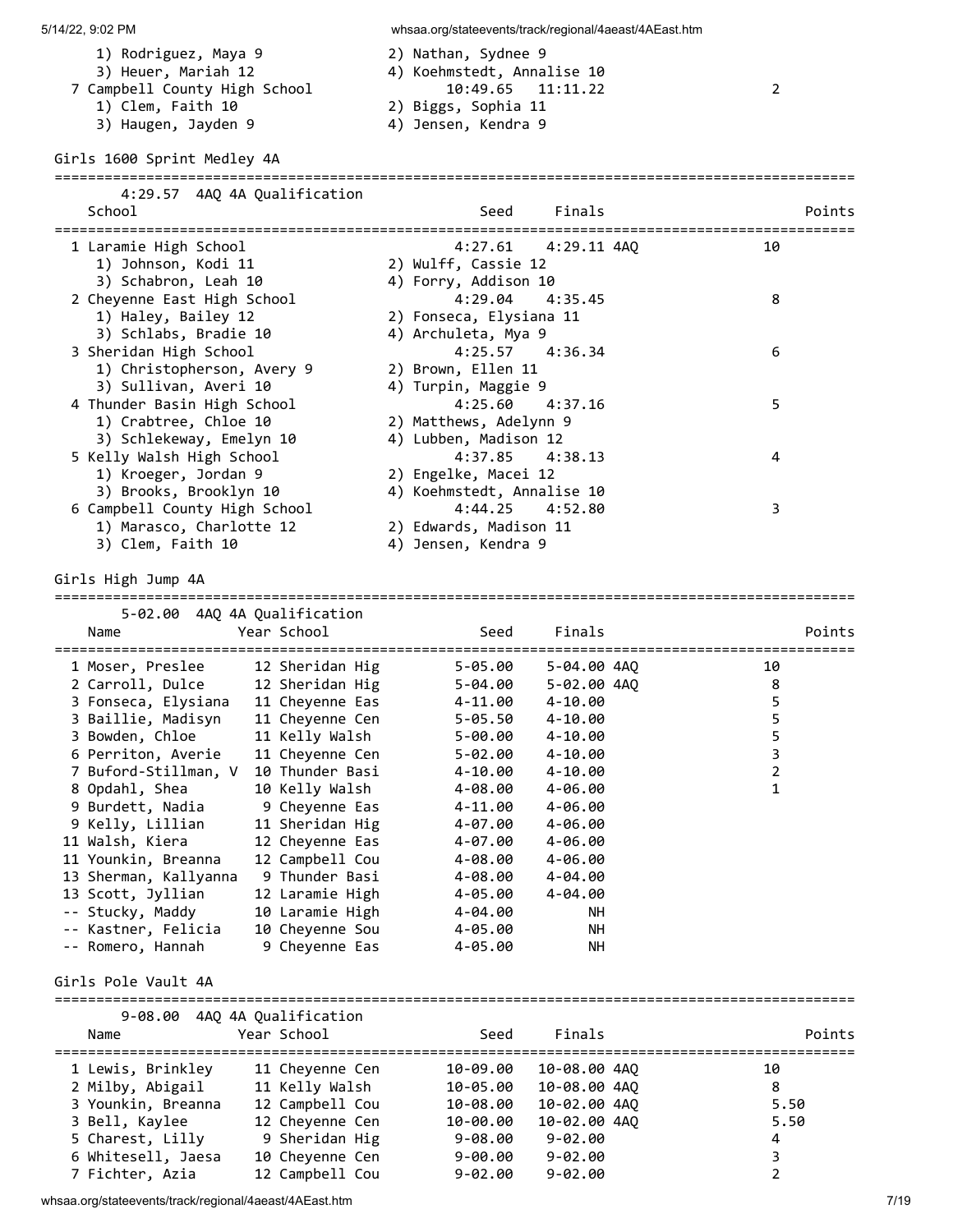| 5/14/22, 9:02 PM                        |                                    |                          | whsaa.org/stateevents/track/regional/4aeast/4AEast.htm |                                           |
|-----------------------------------------|------------------------------------|--------------------------|--------------------------------------------------------|-------------------------------------------|
| 8 Eicholtz, Caydence                    | 11 Cheyenne Eas                    | $9 - 09.00$              | $9 - 02.00$                                            | 0.50                                      |
| 8 Kratz, Alysha                         | 12 Campbell Cou                    | $8 - 09.00$              | $9 - 02.00$                                            | 0.50                                      |
| 10 Dollard, Christal                    | 10 Cheyenne Eas                    | 8-06.00                  | $8 - 08.00$                                            |                                           |
| 11 Vigil, Ciara                         | 9 Cheyenne Eas                     | 8-00.00                  | $8 - 02.00$                                            |                                           |
| 11 Cope, Maleah                         | 11 Thunder Basi                    | 8-02.00                  | $8 - 02.00$                                            |                                           |
| 11 Fowler, Addison                      | 9 Laramie High                     | $8 - 08.00$              | $8 - 02.00$                                            |                                           |
| 11 Lehmkuhler, Eva                      | 9 Cheyenne Cen                     | 7-08.00                  | $8 - 02.00$                                            |                                           |
| 11 Reed, Lu                             | 10 Kelly Walsh                     | $9 - 02.00$              | $8 - 02.00$                                            |                                           |
| 16 Sherman, Kallyanna                   | 9 Thunder Basi                     | 8-02.00                  | 7-08.00                                                |                                           |
| 16 Griffiths, Eva                       | 9 Laramie High                     | 7-08.00                  | 7-08.00                                                |                                           |
| -- Mickelson, Abbie                     | 11 Cheyenne Eas                    | 9-02.00                  | <b>NH</b>                                              |                                           |
| -- Dorr, Reese                          | 9 Campbell Cou                     | $9 - 02.00$              | NH                                                     |                                           |
| -- Alberts, Rylie                       | 11 Kelly Walsh                     | $9 - 02.00$              | <b>NH</b>                                              |                                           |
| Girls Long Jump 4A                      |                                    |                          |                                                        |                                           |
| 16-10.00 4AQ 4A Qualification           |                                    |                          |                                                        |                                           |
| Name                                    | Year School                        | Seed                     | Finals                                                 | H# Points                                 |
| 1 Bullard, Madison                      | 10 Kelly Walsh                     | 18-05.50                 | 18-07.00 4AQ                                           | 10<br>3                                   |
| 2 Moore, Nyomi                          | 12 Campbell Cou                    | 18-01.00                 | 18-00.00 4AQ                                           | 3<br>8                                    |
| 3 Chafee, Elayna                        | 12 Kelly Walsh                     | 18-01.50                 | 17-05.25 4AQ                                           | 3<br>6                                    |
| 4 Gardner, Emily                        | 11 Laramie High                    | 17-03.25                 | 16-09.25                                               | 5<br>3                                    |
| 5 Tempel, Karson                        | 9 Cheyenne Cen                     | 16-11.25                 | 16-06.50                                               | $\mathbf{3}$<br>4                         |
| 6 Thomson, Katie                        | 12 Cheyenne Cen                    | 16-09.75                 | 16-05.50                                               | 3<br>$\overline{3}$                       |
| 7 Evenson, Rachel                       | 12 Kelly Walsh                     | 16-11.50                 | 16-05.50                                               | $\overline{2}$<br>$\mathbf{3}$            |
| 8 Morris, Taliah                        | 10 Cheyenne Eas                    | 19-02.00                 | 15-11.00                                               | $\mathbf{3}$<br>$\mathbf{1}$              |
| 9 Moser, Preslee                        | 12 Sheridan Hig                    | 16-05.50                 | 15-09.75                                               | $\overline{2}$                            |
| 10 Kroeger, Jordan                      | 9 Kelly Walsh                      | 16-07.00                 | 15-04.50                                               | 3                                         |
| 11 Brown, Ellen                         | 11 Sheridan Hig                    | 16-04.50                 | 15-03.50                                               | $\overline{2}$                            |
| 12 Siedenburg, Joslyn                   | 11 Cheyenne Cen                    | 15-07.50                 | 15-02.75                                               | $\overline{2}$                            |
| 13 Bingham, Ashlyn                      | 12 Laramie High                    | 16-00.00                 | 15-02.50                                               | $\overline{2}$                            |
| 14 Crabtree, Chloe                      | 10 Thunder Basi                    | 16-07.00                 | 14-11.50                                               | $\mathbf{3}$                              |
| 15 Cope, Maleah                         | 11 Thunder Basi                    | 15-00.25                 | 14-08.75                                               | $\overline{2}$                            |
| 16 Legerski, Kadence                    | 12 Sheridan Hig                    | 15-05.25                 | 14-08.00                                               | $\overline{2}$                            |
| 17 Bingham, Kamrie                      | 10 Laramie High                    | 15-00.00<br>$16 - 01.25$ | 14-01.25                                               | $\overline{2}$                            |
| 18 Taylor, Lexi<br>19 Fonseca, Elysiana | 12 Cheyenne Sou<br>11 Cheyenne Eas | 15-04.50                 | 14-01.00<br>14-00.50                                   | $\overline{\mathbf{c}}$<br>$\overline{2}$ |
| 20 Koepke, Catherine                    | 10 Campbell Cou                    | 15-00.00                 | $13 - 10.25$                                           | $\overline{2}$                            |
| 21 Meade, Jecember                      | 10 Cheyenne Sou                    | 13-04.50                 | 13-07.25                                               | 1                                         |
| 22 Liljedahl, Boden                     | 11 Cheyenne Eas                    | 14-09.75                 | 13-06.75                                               | $\mathbf{1}$                              |
| 23 Greghi, Sofia                        | 12 Cheyenne Cen                    | 13-09.00                 | 13-04.00                                               | 1                                         |
| 24 Randles, Jacinda                     | 11 Cheyenne Eas                    | 14-08.75                 | 13-01.25                                               | $\mathbf{1}$                              |
| 25 Martinez, Natzuki                    | 10 Cheyenne Sou                    | 11-07.00                 | 10-10.25                                               | 1                                         |
| Girls Triple Jump 4A                    |                                    |                          |                                                        |                                           |
|                                         |                                    |                          |                                                        |                                           |
| 35-01.00 4AQ 4A Qualification<br>Name   | Year School                        | Seed                     | Finals                                                 | H# Points                                 |
| 1 Chafee, Elayna                        | 12 Kelly Walsh                     | 37-08.25                 | 37-11.50 4AQ                                           | 3 10                                      |
| 2 Bullard, Madison                      | 10 Kelly Walsh                     | 37-02.50                 | 36-09.50 4AQ                                           | $\mathbf{3}$<br>8                         |
| 3 Moser, Preslee                        | 12 Sheridan Hig                    | 35-09.50                 | 36-04.75 4AQ                                           | 3<br>6                                    |
| 4 Tempel, Karson                        | 9 Cheyenne Cen                     | 35-09.75                 | 35-11.50 4AQ                                           | 3<br>5                                    |
| 5 Moore, Nyomi                          | 12 Campbell Cou                    | 35-07.50                 | 35-08.75 4AQ                                           | 4<br>3                                    |
| 6 Thomson, Katie                        | 12 Cheyenne Cen                    | 34-11.00                 | 35-07.75 4AQ                                           | 3<br>3                                    |
| 7 Brown, Sydalee                        | 12 Campbell Cou                    | 35-01.75                 | 35-03.25 4AQ                                           | $\mathbf 2$<br>3                          |
| 8 Bingham, Ashlyn                       | 12 Laramie High                    | 34-01.00                 | 35-02.75 4AQ                                           | $\overline{2}$<br>$\mathbf{1}$            |
| 9 Legerski, Kadence                     | 12 Sheridan Hig                    | 32-03.50                 | 34-09.00                                               | $\overline{2}$                            |
| 10 Burton, Brynn                        | 12 Sheridan Hig                    | 33-04.50                 | 33-05.75                                               | $\overline{2}$                            |
| 11 Gardner, Emily                       | 11 Laramie High                    | 32-10.00                 | 33-01.00                                               | $\overline{2}$                            |
| 12 Bingham, Kamrie                      | 10 Laramie High                    | 32-03.00                 | 32-06.75                                               | $\overline{2}$                            |
| 13 Brown, Ellen                         | 11 Sheridan Hig                    | 33-03.50                 | 32-01.00                                               | $\overline{2}$                            |
| 14 Kull, Lianne                         | 12 Kelly Walsh                     | 33-04.25                 | 31-10.25                                               | $\overline{2}$                            |
| 15 Ramage, Paige                        | 10 Kelly Walsh                     | 34-00.75                 | 31-09.50                                               | $\overline{2}$                            |

whsaa.org/stateevents/track/regional/4aeast/4AEast.htm 8/19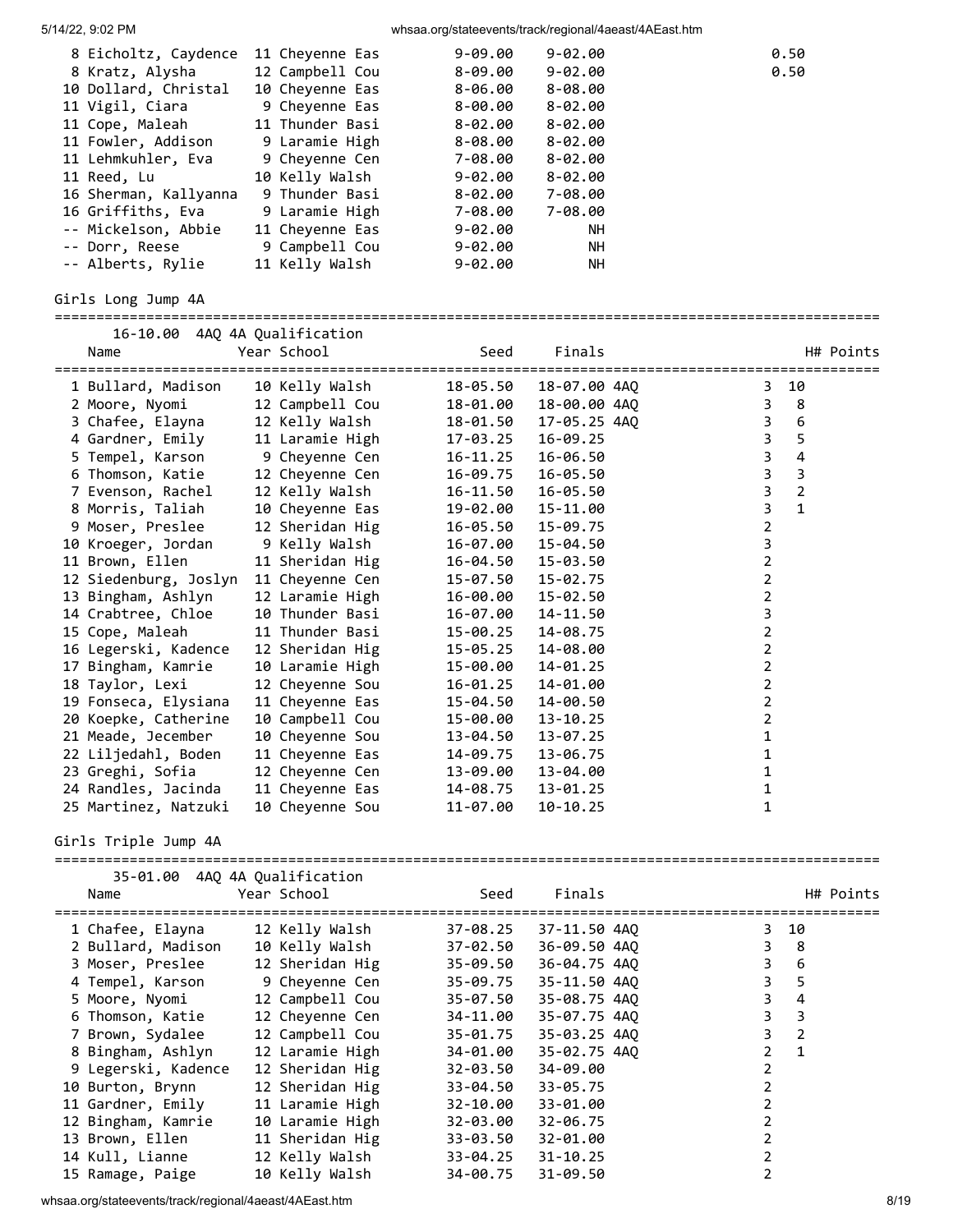|  | 5/14/22, 9:02 PM |  |
|--|------------------|--|

whsaa.org/stateevents/track/regional/4aeast/4AEast.htm

| 16 Edwards, Alexis    | 10 Thunder Basi | 32-01.00     | 29-11.75  | $\mathbf{1}$ |
|-----------------------|-----------------|--------------|-----------|--------------|
| 17 Urdiales, Natalee  | 10 Cheyenne Cen | 29-06.00     | 29-07.75  | $\mathbf{1}$ |
| 18 Hudson, Rylee      | 10 Thunder Basi | $31 - 03.75$ | 29-06.75  | $\mathbf{1}$ |
| 19 Rodgers, Rylee     | 10 Thunder Basi | 29-02.00     | 28-02.50  | 1            |
| 20 Randles, Jacinda   | 11 Chevenne Eas | 29-07.00     | 28-02.00  | $\mathbf{1}$ |
| 21 Wiggam, Katia      | 11 Cheyenne Eas | 29-03.50     | 28-01.75  | 1            |
| 22 Scott, Jyllian     | 12 Laramie High | 28-04.25     | 26-07.75  | $\mathbf{1}$ |
| -- Wiley-Ramierz, Nig | 10 Chevenne Cen | 34-05.50     | <b>ND</b> | 3            |

Girls Shot Put 4A ===================================================================================================

| 37-05.00 4AQ 4A Qualification<br>Name | Year School              | Seed     | Finals       | H# Points               |
|---------------------------------------|--------------------------|----------|--------------|-------------------------|
|                                       |                          |          |              |                         |
| 1 Ankney, Josie                       | 11 Sheridan Hig          | 38-05.25 | 40-05.50 4AO | 10<br>3                 |
| 2 Clemens, Makena                     | 12 Kelly Walsh           | 40-05.00 | 40-05.50 4AO | 3<br>8                  |
| 3 Butler, Nora                        | 11 Sheridan Hig 40-05.75 |          | 40-02.50 4AO | 3<br>6                  |
| 4 Sullivan, Hanah                     | 12 Sheridan Hig          | 40-01.00 | 39-01.00 4AO | 3<br>5                  |
| 5 Alvar, Logann                       | 12 Kelly Walsh           | 37-05.50 | 38-04.00 4AO | $\overline{3}$<br>4     |
| 6 Becker, Teagan                      | 10 Kelly Walsh           | 38-07.25 | 37-05.50 4AQ | $\overline{3}$<br>3     |
| 7 Hayes, McKenna                      | 12 Campbell Cou          | 40-07.00 | 37-02.00     | 3<br>$\overline{2}$     |
| 8 Shepherd, Jalyn                     | 10 Thunder Basi          | 38-10.00 | 36-02.50     | 3<br>$\mathbf{1}$       |
| 9 Lewis, Alex                         | 11 Laramie High          | 35-11.00 | 34-07.00     | $\overline{2}$          |
| 10 Goff, Gracin                       | 10 Cheyenne Eas          | 34-09.00 | 33-05.50     | $\overline{\mathbf{c}}$ |
| 11 Talbott, Emma                      | 12 Thunder Basi          | 33-04.50 | $33 - 03.25$ | $\overline{2}$          |
| 12 Mickelson, Abbie                   | 11 Cheyenne Eas          | 36-02.50 | 33-01.50     | 3                       |
| 12 Lewallen, Tennyson                 | 10 Sheridan Hig          | 33-02.25 | 33-01.50     | $\overline{\mathbf{c}}$ |
| 14 Carruth, Peyton                    | 11 Kelly Walsh           | 34-02.50 | 32-07.00     | $\overline{2}$          |
| 15 Schubach, Emma                     | 10 Thunder Basi          | 33-10.25 | 32-05.00     | $\overline{2}$          |
| 16 Kerschner, Clara                   | 10 Cheyenne Eas          | 32-10.50 | 32-01.00     | 2                       |
| 17 Hodges, McKenna                    | 10 Thunder Basi          | 31-11.00 | $32 - 00.50$ | 1                       |
| 18 Remmick, Mia                       | 9 Campbell Cou           | 32-02.75 | 31-07.50     | 1                       |
| 19 Hiser, Hannah                      | 9 Cheyenne Eas           | 32-05.00 | 30-08.00     | 2                       |
| 20 Sprott, Piper                      | 12 Laramie High          | 30-01.00 | 30-05.50     | 1                       |
| 21 Stucky, Maddy                      | 10 Laramie High          | 31-07.50 | 29-05.00     | 1                       |
| 22 Furia, Sarah                       | 12 Cheyenne Sou          | 32-10.00 | 29-03.00     | 2                       |
| 23 Brewer, Rayelle                    | 12 Cheyenne Sou          | 20-11.00 | 23-02.00     | 1                       |
| 24 Sam, Natanya                       | 12 Cheyenne Cen          | 24-10.25 | 21-07.25     | 1                       |
| 25 Price, Rachel                      | 9 Cheyenne Sou           | 22-07.00 | 21-00.50     | 1                       |

Girls Discus Throw 4A

| Name                  | 115-06 4AQ 4A Qualification<br>Year School                    | Seed<br>=================== | Finals          | H# Points<br>=================== |
|-----------------------|---------------------------------------------------------------|-----------------------------|-----------------|----------------------------------|
| 1 Clemens, Makena     | 12 Kelly Walsh                         132-04   126-02.00 4AQ |                             |                 | $3 10$                           |
|                       |                                                               |                             |                 | $3 \quad 8$                      |
| 3 Deutscher, Gennah   | 12 Sheridan Hig 118-11 113-10.00                              |                             |                 | $\overline{3}$<br>6              |
| 4 Sullivan, Hanah     | 12 Sheridan Hig 120-09 113-01.00                              |                             |                 | $\overline{3}$<br>5              |
| 5 Butler, Nora        | 11 Sheridan Hig                                               | 113-11                      | 111-10.00       | 3<br>4                           |
| 6 Alvar, Logann       | 12 Kelly Walsh                                                | 122-00                      | 109-10.00       | 3<br>3                           |
| 7 Shepherd, Jalyn     | 10 Thunder Basi                                               | 99-01                       | 106-01.00       | $\overline{2}$<br>$\overline{2}$ |
| 8 Schubach, Emma      | 10 Thunder Basi                                               | 115-02                      | 105-11.00       | 3<br>$\mathbf{1}$                |
| 9 Christensen, Berke  | 12 Campbell Cou                                               | 109-03                      | 102-03.00       | $\overline{2}$                   |
| 10 Ankney, Josie      | 11 Sheridan Hig                                               | 113-03                      | 100-03.00       | 3                                |
| 11 Becker, Teagan     | 10 Kelly Walsh                                                |                             | 102-04 98-09.00 | $\overline{2}$                   |
| 12 Goff, Gracin       | 10 Cheyenne Eas                                               | 95-07                       | 94-00.00        | 2                                |
| 13 Melinkovich, Sarah | 11 Thunder Basi                                               | 108-02                      | 92-04.00        | 2                                |
| 14 Talbott, Emma      | 12 Thunder Basi                                               | 85-00                       | 92-02.00        |                                  |
| 15 Sprott, Piper      | 12 Laramie High                                               | 72-03                       | 90-01.00        |                                  |
| 15 Deschenes, Kayleig | 10 Kelly Walsh                                                | 92-00                       | 90-01.00        | 2                                |
| 17 Lewis, Alex        | 11 Laramie High                                               | 95-11                       | 87-05.00        | 2                                |
| 18 Stucky, Maddy      | 10 Laramie High 90-08                                         |                             | 86-01.00        | $\overline{2}$                   |
| 19 Furia, Sarah       | 12 Cheyenne Sou 72-11                                         |                             | 80-11.00        |                                  |
| 20 Hiser, Hannah      | 9 Cheyenne Eas                                                | 95-09                       | 78-07.00        |                                  |

whsaa.org/stateevents/track/regional/4aeast/4AEast.htm 9/19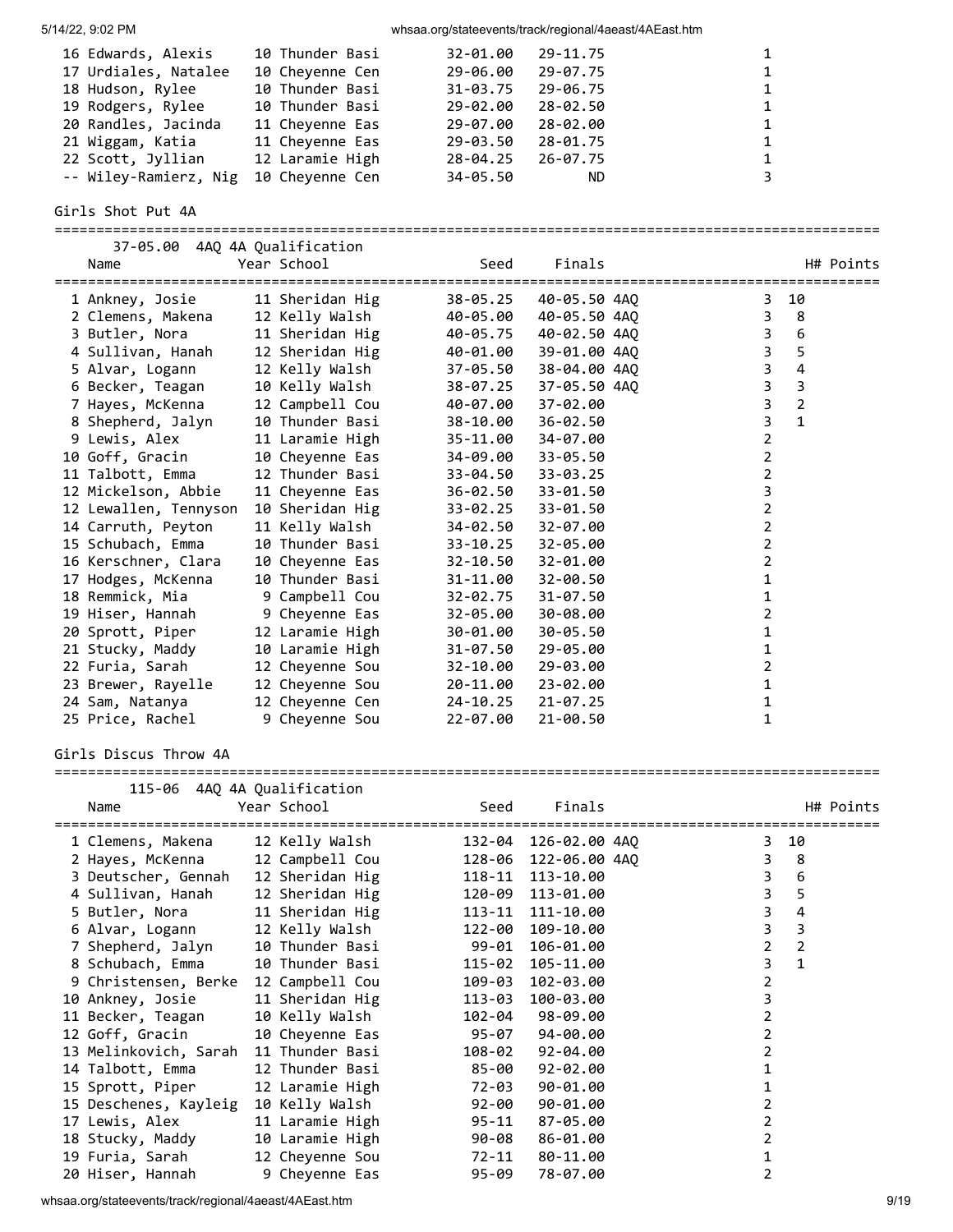| 5/14/22, 9:02 PM |  |
|------------------|--|

| 21 Sam, Natanya       | 12 Cheyenne Cen | 70-04 78-06.00         | $\mathbf{1}$ |
|-----------------------|-----------------|------------------------|--------------|
| 22 Good, Makayla      | 11 Chevenne Eas | 89-04 75-02.00         | $\mathbf{1}$ |
| 23 Brewer, Rayelle    | 12 Chevenne Sou | $63 - 08$ $68 - 08.00$ | $\mathbf{1}$ |
| 24 Schwaiger, Madison | 9 Chevenne Eas  | 64-02.00<br>73-03      | $\mathbf{1}$ |
| 25 Price, Rachel      | 9 Cheyenne Sou  | 68-04 58-06.00         | $\mathbf{1}$ |

Boys 100 Meter Dash 4A

| 11.49<br>Name                      | 4AQ 4A Qualification<br>Year School | Seed                             | ==================================<br>Prelims | H#               |
|------------------------------------|-------------------------------------|----------------------------------|-----------------------------------------------|------------------|
| =================<br>Preliminaries |                                     |                                  |                                               |                  |
| 1 McComb, Carter                   | 12 Sheridan Hig                     | 10.66                            | 10.96Q4AQ                                     | 2                |
| 2 Kaszas, Dominic                  | 11 Sheridan Hig                     | 11.01                            | 11.05Q4AQ                                     | 3                |
| 3 Cummings, Marik                  | 11 Cheyenne Eas                     | 10.62                            | 11.23Q4AQ                                     | 1                |
| 4 Guevara, Jude                    | 11 Cheyenne Eas                     | 11.18                            | 11.48Q4AQ                                     | 4                |
| 5 Costalez, Nathan                 | 12 Kelly Walsh                      | 11.23                            | 11.35q4AQ                                     | 3                |
| 6 Garcia, Ian                      | 12 Cheyenne Eas                     | 11.09                            | 11.54q                                        | 4                |
| 7 Gibson, Adam                     | 9 Campbell Cou                      | 11.86                            | 11.79q                                        | 3                |
| 8 Counter, Mason                   | 10 Cheyenne Cen                     | 11.60                            | 11.98q                                        | $\mathbf{1}$     |
| 9 Dorr, Aiden                      | 10 Campbell Cou                     | 11.85                            | 12.07                                         | 4                |
| 10 Dees, Jace                      | 10 Kelly Walsh                      | 12.35                            | 12.08                                         | 3                |
| 11 Wright, Keaton                  | 10 Kelly Walsh                      | 11.78                            | 12.10                                         | 3                |
| 12 Alvarez, Chris                  | 12 Laramie High                     | 11.98                            | 12.12                                         | $\overline{2}$   |
|                                    |                                     | 11.50                            | 12.14                                         | 1                |
| 13 Brinkman, Ethan                 | 11 Cheyenne Eas<br>11 Campbell Cou  | 11.78                            | 12.15                                         | $\overline{2}$   |
| 14 Powers, Drew                    | 12 Sheridan Hig                     |                                  |                                               |                  |
| 15 Foster, Trent                   | 9 Thunder Basi                      | 11.97                            | 12.23<br>12.30                                | $\mathbf 1$<br>3 |
| 16 Del Toro, Ryder                 |                                     | 12.07                            |                                               |                  |
| 17 Richardson, Corbin              | 9 Kelly Walsh                       | 11.97                            | 12.39                                         | $\mathbf{1}$     |
| 17 Kalpin, Quinn                   | 9 Thunder Basi                      | 11.85                            | 12.39                                         | 4                |
| 19 Dennison, Justin                | 12 Thunder Basi                     | 11.94                            | 12.42                                         | $\overline{2}$   |
| 20 Smith, Jaden                    | 9 Laramie High                      | 12.45                            | 12.45                                         | $\overline{2}$   |
| 21 Grimm, Davien                   | 9 Cheyenne Sou                      | 12.32                            | 12.90                                         | 4                |
| 22 Linde, Lucas                    | 10 Cheyenne Cen                     | 12.76                            | 13.00                                         | 1                |
| 23 Haws, Maddox                    | 9 Cheyenne Sou                      | 13.07                            | 13.09                                         | 3                |
| 24 Steinhausen, Dexter             | 12 Cheyenne Sou                     |                                  | 13.11                                         | $\overline{4}$   |
| 25 Vetter, Colton                  | 11 Thunder Basi                     | 12.59                            | 13.14                                         | $\mathbf{1}$     |
| 26 Carsrud, Danny                  | 9 Campbell Cou                      | 12.92                            | 13.17                                         | $\overline{2}$   |
| Boys 100 Meter Dash 4A             | ================                    |                                  |                                               |                  |
| 11.49                              | 4AQ 4A Qualification                |                                  |                                               |                  |
| Name                               | Year School                         | Prelims<br>Finals                |                                               | Points           |
| Finals                             |                                     |                                  |                                               |                  |
| 1 McComb, Carter                   | 12 Sheridan Hig                     | 10.96<br>10.81 4AQ               |                                               | 10               |
| 2 Cummings, Marik                  | 11 Cheyenne Eas                     | 11.23<br>10.82 4AO               |                                               | 8                |
| 3 Kaszas, Dominic                  | 11 Sheridan Hig                     | 11.05<br>10.95 4AQ               |                                               | 6                |
| 4 Garcia, Ian                      | 12 Cheyenne Eas                     | 11.54<br>11.27 4AQ               |                                               | 5                |
| 5 Costalez, Nathan                 | 12 Kelly Walsh                      | 11.35<br>11.35 4AQ               |                                               | 4                |
|                                    |                                     |                                  |                                               | 3                |
| 6 Guevara, Jude                    | 11 Cheyenne Eas                     | 11.48<br>11.37 4AQ               |                                               | $\overline{2}$   |
| 7 Counter, Mason<br>8 Gibson, Adam | 10 Cheyenne Cen<br>9 Campbell Cou   | 11.98<br>11.82<br>11.79<br>11.89 |                                               | 1                |
| Boys 200 Meter Dash 4A             |                                     |                                  |                                               |                  |
|                                    | 23.24 4AQ 4A Qualification          |                                  |                                               |                  |
| Name                               | Year School                         | Seed                             | Prelims                                       | H#               |
| Preliminaries                      |                                     |                                  |                                               |                  |
| 1 McComb, Carter                   | 12 Sheridan Hig                     | 21.84                            | 22.76Q4AQ                                     | 1                |
| 2 Kaszas, Dominic                  | 11 Sheridan Hig                     | 22.00                            | 23.04Q4AQ                                     | 2                |
| 3 Cummings, Marik                  | 11 Cheyenne Eas                     | 22.42                            | 23.24Q4AQ                                     | 3                |
| 4 Guevara, Jude                    | 11 Cheyenne Eas                     | 22.92                            | 23.34Q                                        | 4                |
| 5 Garcia, Ian                      | 12 Cheyenne Eas                     | 23.32                            | 23.80q                                        | 4                |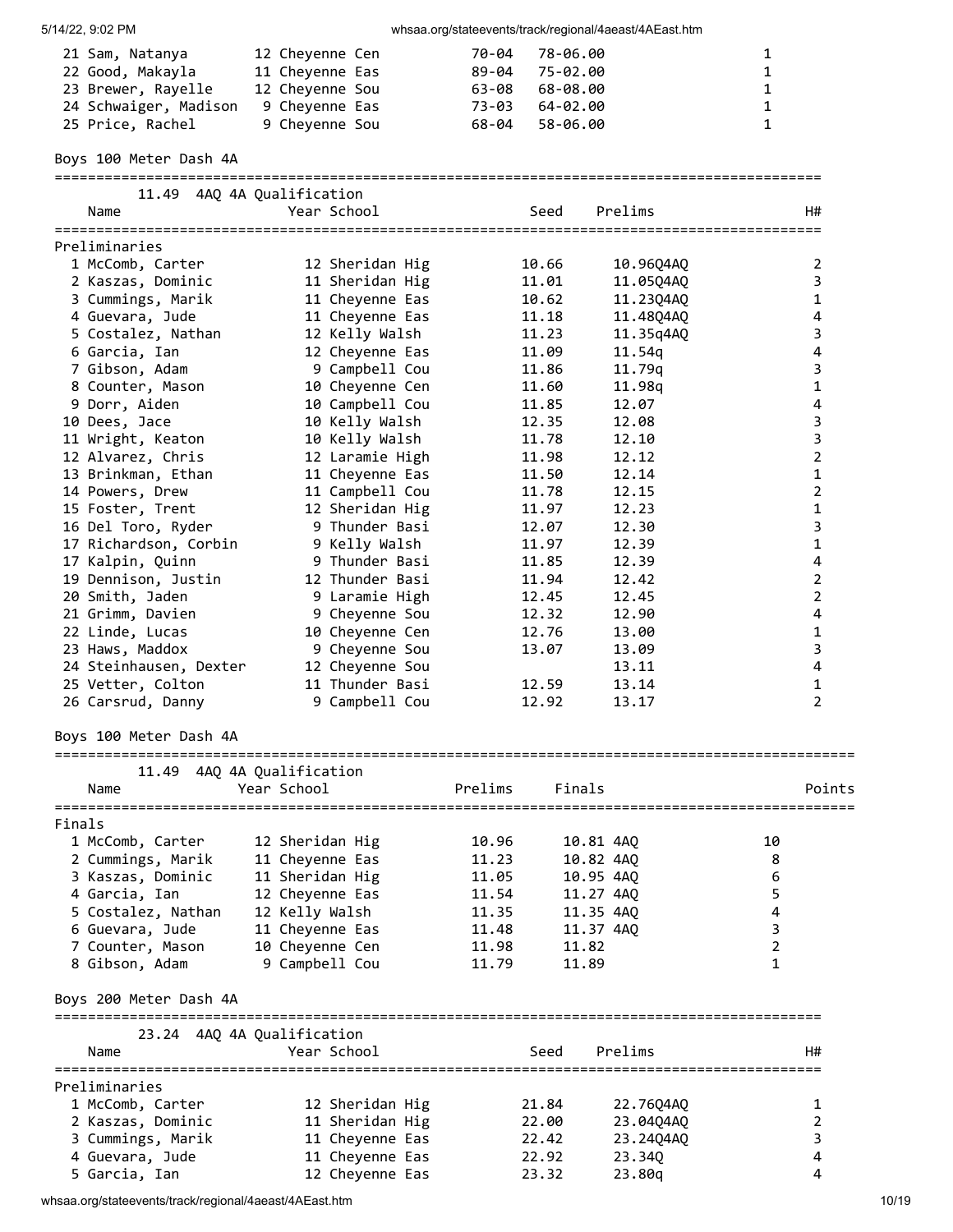|        | 6 Realing, Eli                     | 11 Kelly Walsh                                     |         | 23.51     | 24.06q         |                | $\overline{2}$                            |
|--------|------------------------------------|----------------------------------------------------|---------|-----------|----------------|----------------|-------------------------------------------|
|        | 7 Whitley, Eric                    | 10 Kelly Walsh                                     |         | 24.03     | 24.07q         |                | $\mathsf{3}$                              |
|        | 8 Gibson, Adam                     | 9 Campbell Cou                                     |         | 23.92     | 24.18q         |                | $\mathbf{1}$                              |
|        | 9 Randles, Jakub                   | 12 Cheyenne Sou                                    |         | 23.45     | 24.32          |                | 3                                         |
|        | 10 Silvis, Jacob                   | 10 Cheyenne Cen                                    |         | 23.69     | 24.52          |                | $\mathbf{1}$                              |
|        | 11 Foster, Trent                   | 12 Sheridan Hig                                    |         | 23.96     | 24.71          |                | $\overline{2}$                            |
|        | 12 Simental, Gamo                  | 12 Cheyenne Sou                                    |         |           | 24.96          |                | 3                                         |
|        | 13 McKinney, Brayden               | 9 Laramie High                                     |         | 24.63     | 25.13          |                | $\overline{\mathbf{3}}$                   |
|        | 14 Foltz, Jonny                    | 11 Thunder Basi                                    |         | 24.56     | 25.15          |                | $\overline{\mathbf{4}}$<br>$\overline{2}$ |
|        | 15 Dorr, Aiden<br>16 Wofford, Zach | 10 Campbell Cou<br>9 Campbell Cou                  |         | 24.64     | 25.22<br>25.24 |                | $\mathbf 1$                               |
|        | 17 Sanchez, Gabriel                |                                                    |         | 24.81     | 25.32          |                | 4                                         |
|        | 18 Hondel, David                   | 9 Laramie High<br>10 Cheyenne Eas                  |         | 24.72     | 25.51          |                | $\mathbf{1}$                              |
|        | 19 Moehr, Austin                   | 9 Cheyenne Sou                                     |         | 25.82     | 25.62          |                | $\mathbf{1}$                              |
|        | 20 Dennison, Justin                | 12 Thunder Basi                                    |         | 24.60     | 25.63          |                | 4                                         |
|        | 21 Merrill, Kidus                  | 11 Laramie High                                    |         | 25.22     | 25.80          |                | 4                                         |
|        | 22 Kalpin, Quinn                   | 9 Thunder Basi                                     |         | 25.15     | 25.87          |                | 4                                         |
|        | 23 Janzen, Jarron                  | 10 Kelly Walsh                                     |         | 26.87     | 25.92          |                | $\mathbf 1$                               |
|        | 23 Punteney, Payton                | 12 Kelly Walsh                                     |         | 25.57     | 25.92          |                | $\overline{2}$                            |
|        | 25 Powers, Drew                    | 11 Campbell Cou                                    |         | 24.91     | 25.96          |                | 3                                         |
|        | 26 Linde, Lucas                    | 10 Cheyenne Cen                                    |         | 25.33     | 26.18          |                | 3                                         |
|        | 27 Fernandez, Malachi              | 9 Cheyenne Sou                                     |         | 29.22     | 29.76          |                | $\overline{2}$                            |
|        |                                    |                                                    |         |           |                |                |                                           |
|        | Boys 200 Meter Dash 4A             |                                                    |         |           |                |                |                                           |
|        |                                    | 23.24 4AQ 4A Qualification                         |         |           |                |                |                                           |
|        | Name                               | Year School                                        | Prelims | Finals    |                |                | Points                                    |
|        |                                    |                                                    |         |           |                |                |                                           |
| Finals |                                    |                                                    |         |           |                |                |                                           |
|        | 1 McComb, Carter                   | 12 Sheridan Hig                                    | 22.76   | 22.59 4AQ |                | 10             |                                           |
|        | 2 Kaszas, Dominic                  | 11 Sheridan Hig                                    | 23.04   | 23.04 4AQ |                | 8              |                                           |
|        | 3 Cummings, Marik                  | 11 Cheyenne Eas                                    | 23.24   | 23.11 4AQ |                | 6              |                                           |
|        | 4 Guevara, Jude                    | 11 Cheyenne Eas                                    | 23.34   | 23.62     |                | 5              |                                           |
|        | 5 Garcia, Ian                      | 12 Cheyenne Eas                                    | 23.80   | 23.73     |                | $\pmb{4}$      |                                           |
|        | 6 Realing, Eli                     | 11 Kelly Walsh                                     | 24.06   | 24.30     |                | 3              |                                           |
|        | 7 Whitley, Eric                    | 10 Kelly Walsh                                     | 24.07   | 24.43     |                | $\overline{2}$ |                                           |
|        | 8 Gibson, Adam                     | 9 Campbell Cou                                     | 24.18   | 24.56     |                | 1              |                                           |
|        | Boys 400 Meter Dash 4A             |                                                    |         |           |                |                |                                           |
|        |                                    | ====================<br>51.68 4AQ 4A Qualification |         |           |                |                |                                           |
|        | Name                               | Year School                                        |         | Seed      | Prelims        |                | H#                                        |
|        |                                    |                                                    |         |           |                |                |                                           |
|        | Preliminaries                      |                                                    |         |           |                |                |                                           |
|        | 1 Haliburton, Isaiah               | 12 Thunder Basi                                    |         | 51.33     | 51.29Q4AQ      |                | 3                                         |
|        | 2 McCrea, Will                     | 11 Laramie High                                    |         | 51.48     | 51.40Q4AQ      |                | 4                                         |
|        | 3 LaFromboise, Kayden              | 11 Thunder Basi                                    |         | 50.55     | 51.47Q4AQ      |                | 1                                         |
|        | 4 Ekstrom, Bradley                 | 10 Thunder Basi                                    |         | 51.32     | 52.32Q         |                | $\overline{2}$                            |
|        | 5 Schlabs, Garet                   | 11 Cheyenne Eas                                    |         | 51.56     | 52.02q         |                | $\overline{\mathbf{3}}$                   |
|        | 6 Randles, Jakub                   | 12 Cheyenne Sou                                    |         | 52.69     | 52.40q         |                | $\overline{2}$                            |
|        | 7 Oedekoven, Levi                  | 12 Cheyenne Eas                                    |         | 52.55     | 52.63q         |                | $\mathbf{1}$                              |
|        | 8 Fitzpatrick, Nathan              | 12 Sheridan Hig                                    |         | 51.42     | 52.76q         |                | 4                                         |
|        | 9 O'Leary, Aiden                   | 10 Sheridan Hig                                    |         | 52.08     | 53.36          |                | 1                                         |
|        | 10 Burns, Cameron                  | 12 Laramie High                                    |         | 52.83     | 53.66          |                | 3                                         |
|        | 11 McKinney, Brayden               | 9 Laramie High                                     |         | 53.69     | 53.84          |                | 3                                         |
|        | 12 Simental, Gamo                  | 12 Cheyenne Sou                                    |         | 53.86     | 54.20          |                | $\mathbf{1}$                              |
|        | 13 Roth, Aiden                     | 11 Sheridan Hig                                    |         | 53.55     | 54.47          |                | $\overline{4}$                            |
|        | 14 Brown, Fisher                   | 12 Cheyenne Cen                                    |         | 54.41     | 54.63          |                | $\mathbf{1}$                              |
|        | 15 Culver, Jacob                   | 11 Cheyenne Eas                                    |         | 53.28     | 54.81          |                | 4                                         |
|        | 16 Martino, Tucker                 | 11 Cheyenne Cen                                    |         | 53.80     | 55.16          |                | $\overline{2}$                            |
|        | 17 Wofford, Zach                   | 9 Campbell Cou                                     |         | 55.32     | 55.42          |                | 4                                         |
|        | 18 Eggers, Henry                   | 11 Cheyenne Cen                                    |         | 54.80     | 55.49          |                | 3                                         |
|        | 19 Voos, Jack                      | 9 Laramie High                                     |         | 54.77     | 57.09          |                | $\overline{2}$                            |
|        | 20 Becker, Jayden                  | 9 Kelly Walsh                                      |         | 57.43     | 57.55          |                | $\overline{2}$                            |
|        | 21 Miranda, Mason                  | 11 Campbell Cou                                    |         | 55.27     | 57.83          |                | 4                                         |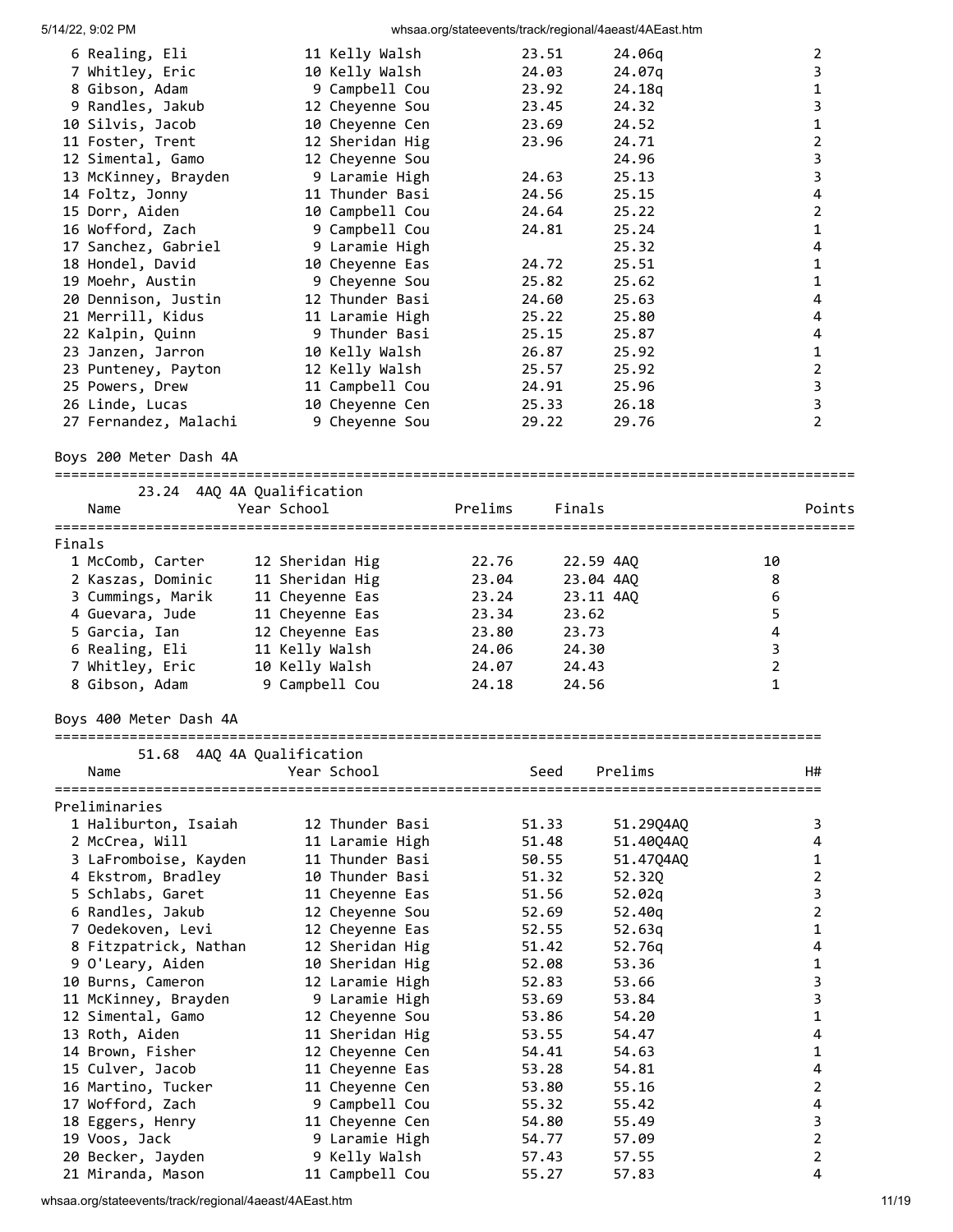|        | 5/14/22, 9:02 PM                                                                                             |                                   |                                                                                        |                    |                                           | whsaa.org/stateevents/track/regional/4aeast/4AEast.htm |                                |                                                                     |  |
|--------|--------------------------------------------------------------------------------------------------------------|-----------------------------------|----------------------------------------------------------------------------------------|--------------------|-------------------------------------------|--------------------------------------------------------|--------------------------------|---------------------------------------------------------------------|--|
|        | 22 Henman, Steven<br>23 Mirich, Nathan<br>24 Anderson, Koren<br>25 Adktins, Timothy<br>26 Richardson, Corbin |                                   | 9 Kelly Walsh<br>10 Cheyenne Eas<br>12 Kelly Walsh<br>10 Cheyenne Sou<br>9 Kelly Walsh |                    | 57.64<br>57.85<br>56.53<br>58.32<br>59.40 | 58.23<br>59.20<br>59.64<br>1:00.96<br>1:01.31          |                                | 1<br>$\mathbf{1}$<br>3<br>$\overline{2}$<br>$\overline{\mathbf{3}}$ |  |
|        | 27 Bouzis, Jack                                                                                              |                                   | 9 Campbell Cou                                                                         |                    |                                           | 1:03.25                                                |                                | $\overline{4}$                                                      |  |
|        | 28 Steinhausen, Dexter                                                                                       |                                   | 12 Cheyenne Sou                                                                        |                    | 1:00.64                                   | 1:05.66                                                |                                | 4                                                                   |  |
|        | Boys 400 Meter Dash 4A                                                                                       |                                   |                                                                                        |                    |                                           |                                                        |                                |                                                                     |  |
|        | 51.68 4AQ 4A Qualification                                                                                   |                                   |                                                                                        |                    |                                           |                                                        |                                |                                                                     |  |
|        | Name                                                                                                         | Year School                       |                                                                                        | Prelims            | Finals                                    |                                                        |                                | Points                                                              |  |
| Finals |                                                                                                              |                                   |                                                                                        |                    |                                           |                                                        |                                |                                                                     |  |
|        | 1 LaFromboise, Kayde                                                                                         | 11 Thunder Basi                   |                                                                                        | 51.47              | 49.97 4AQ                                 |                                                        | 10                             |                                                                     |  |
|        | 2 Haliburton, Isaiah 12 Thunder Basi                                                                         |                                   |                                                                                        | 51.29              | 49.98 4AQ                                 |                                                        | 8                              |                                                                     |  |
|        | 3 McCrea, Will                                                                                               | 11 Laramie High                   |                                                                                        | 51.40              | 50.99 4AQ                                 |                                                        | 6                              |                                                                     |  |
|        | 4 Schlabs, Garet                                                                                             | 11 Cheyenne Eas                   |                                                                                        | 52.02              | 51.14 4AQ                                 |                                                        | 5                              |                                                                     |  |
|        | 5 Fitzpatrick, Natha 12 Sheridan Hig                                                                         |                                   |                                                                                        | 52.76              | 52.07                                     |                                                        | 4                              |                                                                     |  |
|        | 6 Ekstrom, Bradley                                                                                           | 10 Thunder Basi                   |                                                                                        | 52.32              | 52.10                                     |                                                        | 3                              |                                                                     |  |
|        | 7 Oedekoven, Levi                                                                                            | 12 Cheyenne Eas                   |                                                                                        | 52.63              | 55.01                                     |                                                        | $\mathbf 2$                    |                                                                     |  |
|        | 8 Randles, Jakub                                                                                             | 12 Cheyenne Sou                   |                                                                                        | 52.40              | 55.86                                     |                                                        | 1                              |                                                                     |  |
|        | Boys 800 Meter Run 4A                                                                                        |                                   |                                                                                        |                    |                                           |                                                        |                                |                                                                     |  |
|        | 2:00.64 4AQ 4A Qualification                                                                                 |                                   |                                                                                        |                    |                                           |                                                        |                                |                                                                     |  |
|        | Name                                                                                                         | Year School                       |                                                                                        | Seed               | Finals                                    |                                                        |                                | H# Points                                                           |  |
|        |                                                                                                              |                                   |                                                                                        |                    |                                           |                                                        |                                |                                                                     |  |
|        | 1 Knueppel, Tristan 12 Cheyenne Cen<br>2 Smith, Meyer                                                        | 11 Laramie High                   |                                                                                        | 1:58.73<br>2:00.30 | 2:04.30<br>2:04.99                        |                                                        | $\mathbf{2}$<br>$\overline{2}$ | 10<br>8                                                             |  |
|        | 3 Charest, Reese                                                                                             | 12 Sheridan Hig                   |                                                                                        | 1:59.92            | 2:05.98                                   |                                                        | $\overline{2}$                 | 6                                                                   |  |
|        | 4 Akers, Austin                                                                                              | 11 Sheridan Hig                   |                                                                                        | 2:00.39            | 2:06.40                                   |                                                        | $\overline{2}$                 | 5                                                                   |  |
|        | 5 Brokaw, Bridger                                                                                            | 10 Cheyenne Cen                   |                                                                                        | 1:59.70            | 2:07.00                                   |                                                        | $\overline{2}$                 | $\pmb{4}$                                                           |  |
|        | 6 Frentheway, Jacob                                                                                          | 12 Cheyenne Cen                   |                                                                                        | 2:02.22            | 2:07.60                                   |                                                        | $\overline{2}$                 | $\mathsf 3$                                                         |  |
|        | 7 Burns, Cameron                                                                                             | 12 Laramie High                   |                                                                                        | 2:04.21            | 2:08.15                                   |                                                        | $\overline{2}$                 | $\mathbf 2$                                                         |  |
|        | 8 Brooks, Jackson                                                                                            | 10 Kelly Walsh                    |                                                                                        | 2:06.08            | 2:08.74                                   |                                                        | $\overline{2}$                 | $\mathbf{1}$                                                        |  |
|        | 9 Aasby, Patrick                                                                                             | 11 Sheridan Hig                   |                                                                                        | 2:03.20            | 2:09.53                                   |                                                        | $\overline{2}$                 |                                                                     |  |
|        | 10 Frentheway, Jason                                                                                         | 12 Cheyenne Cen                   |                                                                                        |                    | 2:10.03                                   |                                                        | 1                              |                                                                     |  |
|        | 11 Bisso, Sam                                                                                                | 12 Sheridan Hig                   |                                                                                        | 2:03.91            | 2:11.59                                   |                                                        | $\overline{\mathbf{c}}$        |                                                                     |  |
|        | 12 Matthews, Carter                                                                                          | 12 Thunder Basi                   |                                                                                        | 2:04.97            | 2:11.98                                   |                                                        | 2                              |                                                                     |  |
|        | 13 Turner, Asher                                                                                             | 12 Cheyenne Eas                   |                                                                                        | 2:10.51            | 2:12.39                                   |                                                        | 2                              |                                                                     |  |
|        | 14 King, Russell                                                                                             | 12 Laramie High                   |                                                                                        | 2:06.73            | 2:13.50                                   |                                                        | 2                              |                                                                     |  |
|        | 15 Martin, Nathan                                                                                            | 11 Laramie High<br>9 Thunder Basi |                                                                                        | 2:09.70            | 2:15.74                                   |                                                        | 2<br>1                         |                                                                     |  |
|        | 16 Hardesty, Patrick<br>17 Windley, Nathan                                                                   | 12 Cheyenne Eas                   |                                                                                        | 2:18.00<br>2:27.06 | 2:17.40<br>2:18.44                        |                                                        | 1                              |                                                                     |  |
|        | 18 Haberkorn, David                                                                                          | 9 Cheyenne Eas                    |                                                                                        | 2:33.23            | 2:19.50                                   |                                                        | 1                              |                                                                     |  |
|        | 19 Erickson, Spenser                                                                                         | 10 Thunder Basi                   |                                                                                        | 2:21.28            | 2:20.25                                   |                                                        | 1                              |                                                                     |  |
|        | 20 Phipps, Connor                                                                                            | 9 Thunder Basi                    |                                                                                        | 2:21.05            | 2:26.24                                   |                                                        | 1                              |                                                                     |  |
|        | 21 Kusler, Morgan                                                                                            | 10 Cheyenne Eas                   |                                                                                        |                    | 2:42.08                                   |                                                        | 1                              |                                                                     |  |
|        | -- Johnson, Nathan                                                                                           | 12 Cheyenne Sou                   |                                                                                        | 2:34.18            | ΝT                                        |                                                        | 1                              |                                                                     |  |
|        | Boys 1600 Meter Run 4A                                                                                       |                                   |                                                                                        |                    |                                           |                                                        |                                |                                                                     |  |
|        | 4:32.74 4AQ 4A Qualification                                                                                 |                                   |                                                                                        |                    |                                           |                                                        |                                |                                                                     |  |
|        | Name                                                                                                         | Year School                       |                                                                                        | Seed               | Finals                                    |                                                        |                                | H# Points                                                           |  |
|        | 1 Knueppel, Tristan                                                                                          | 12 Cheyenne Cen                   |                                                                                        | 4:24.70            | 4:34.00                                   |                                                        | 2                              | 10                                                                  |  |
|        | 2 Akers, Austin                                                                                              | 11 Sheridan Hig                   |                                                                                        | 4:29.29            | 4:35.69                                   |                                                        | $\overline{2}$                 | 8                                                                   |  |
|        | 3 Frentheway, Jacob                                                                                          | 12 Cheyenne Cen                   |                                                                                        | 4:29.68            | 4:38.64                                   |                                                        | 2                              | 6                                                                   |  |
|        | 4 Brokaw, Bridger                                                                                            | 10 Cheyenne Cen                   |                                                                                        | 4:32.10            | 4:42.82                                   |                                                        | 2                              | 5                                                                   |  |
|        | 5 Miller, Robby                                                                                              | 11 Sheridan Hig                   |                                                                                        | 4:37.90            | 4:44.11                                   |                                                        | $\overline{2}$                 | 4                                                                   |  |
|        | 6 Barrington, Will                                                                                           | 11 Cheyenne Cen                   |                                                                                        | 4:41.20            | 4:45.10                                   |                                                        | $\overline{2}$                 | 3                                                                   |  |
|        | 7 Eberle, Dominic                                                                                            | 10 Laramie High                   |                                                                                        | 4:42.11            | 4:45.11                                   |                                                        | $\overline{2}$                 | $\overline{2}$                                                      |  |
|        | 8 Charest, Reese                                                                                             | 12 Sheridan Hig                   |                                                                                        | 4:36.05            | 4:45.63                                   |                                                        | $\overline{2}$                 | 1                                                                   |  |
|        | 9 Louria, Alexander                                                                                          | 10 Kelly Walsh                    |                                                                                        | 4:45.79            | 4:48.67                                   |                                                        | $\overline{2}$                 |                                                                     |  |

whsaa.org/stateevents/track/regional/4aeast/4AEast.htm 12/19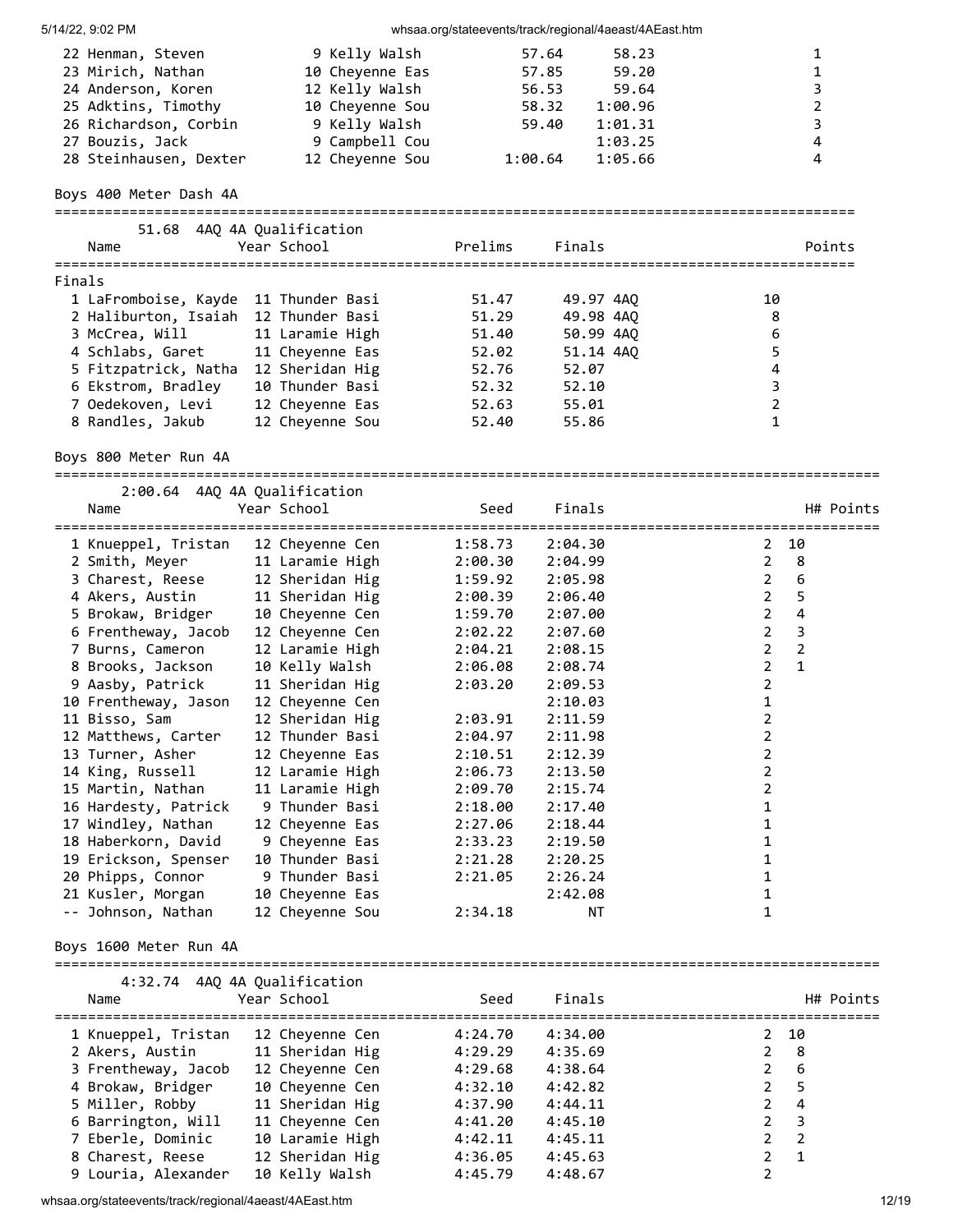| 10 Kaligis, Cooper   | 11 Laramie High | 4:48.04 | 4:49.84 |  |
|----------------------|-----------------|---------|---------|--|
| 11 Wiley, Landrum    | 10 Sheridan Hig | 4:43.47 | 4:57.26 |  |
| 12 Colling, Micah    | 9 Kelly Walsh   | 4:48.78 | 4:57.57 |  |
| 13 Moore, Gideon     | 9 Laramie High  | 4:55.16 | 4:57.64 |  |
| 14 Martin, Nathan    | 11 Laramie High | 4:51.45 | 4:58.17 |  |
| 15 Turner, Asher     | 12 Chevenne Eas | 4:52.40 | 5:03.52 |  |
| 16 Matthews, Carter  | 12 Thunder Basi | 4:48.50 | 5:07.41 |  |
| 17 Olson, Jacob      | 12 Chevenne Eas | 5:11.22 | 5:10.21 |  |
| 18 Parks, Connor     | 12 Cheyenne Eas | 5:02.78 | 5:10.92 |  |
| 19 Erickson, Spenser | 10 Thunder Basi | 5:10.99 | 5:16.78 |  |
| 20 Hardesty, Patrick | 9 Thunder Basi  | 5:11.10 | 5:17.12 |  |
| 21 Colbert, Brayden  | 10 Chevenne Eas | 5:12.31 | 5:20.84 |  |
| 22 Cain, Deacon      | 9 Campbell Cou  | 5:06.31 | 5:21.97 |  |
| 23 Lutgen, Lawson    | 9 Campbell Cou  | 5:08.48 | 5:30.39 |  |
| 24 Phipps, Connor    | 9 Thunder Basi  | 5:24.50 | 5:33.84 |  |

# Boys 3200 Meter Run 4A

| 10:00.74<br>Name                    | 4AQ 4A Qualification<br>Year School | Seed     | Finals         |                          |                | Points                  |
|-------------------------------------|-------------------------------------|----------|----------------|--------------------------|----------------|-------------------------|
| 1 Eberle, Dominic                   | 10 Laramie High                     | 10:08.42 | 10:25.53       |                          | 10             |                         |
| 2 Wiley, Landrum                    | 10 Sheridan Hig                     | 10:17.08 | 10:27.28       |                          | 8              |                         |
| 3 Louria, Alexander                 | 10 Kelly Walsh                      | 10:18.34 | 10:29.02       |                          | 6              |                         |
| 4 Gradinaru, Sage                   | 10 Sheridan Hig                     | 10:09.91 | 10:29.21       |                          | 5              |                         |
| 5 Barrington, Will                  | 11 Cheyenne Cen                     | 10:02.57 | 10:32.15       |                          | 4              |                         |
| 6 Kaligis, Cooper                   | 11 Laramie High                     | 10:34.42 | 10:43.89       |                          | 3              |                         |
| 7 Moore, Gideon                     | 9 Laramie High                      | 10:23.88 | 10:47.70       |                          | $\overline{2}$ |                         |
| 8 Colling, Micah                    | 9 Kelly Walsh                       | 10:36.74 | 10:48.34       |                          | $\mathbf{1}$   |                         |
| 9 Olson, Jacob                      | 12 Cheyenne Eas                     | 10:47.59 | 10:56.85       |                          |                |                         |
| 10 Parks, Connor                    | 12 Cheyenne Eas                     | 10:43.48 | 11:08.24       |                          |                |                         |
| 11 Voos, Jack                       | 9 Laramie High                      | 10:50.34 | 11:22.47       |                          |                |                         |
| 12 Moran, Aidan                     | 11 Sheridan Hig                     | 10:39.49 | 11:29.56       |                          |                |                         |
| 13 Colbert, Brayden                 | 10 Cheyenne Eas                     | 11:25.77 | 11:32.53       |                          |                |                         |
| 14 Cain, Deacon                     | 9 Campbell Cou                      | 11:03.37 | 11:39.90       |                          |                |                         |
| Boys 110 Meter Hurdles 4A           | =========================           |          |                | ======================== |                |                         |
| 16.05 4AQ 4A Qualification          |                                     |          |                |                          |                |                         |
| Name                                | Year School                         |          | Seed           | Prelims                  |                | H#                      |
| ==================<br>Preliminaries | ======================              |          |                |                          |                |                         |
| 1 Prescott, Richard                 | 11 Cheyenne Cen                     |          | 15.28          | 15.76Q4AQ                |                | 2                       |
| 2 Ortberg, Chase                    | 12 Kelly Walsh                      |          | 15.74          | 15.80Q4AQ                |                | 3                       |
| 3 Mansheim, Steven                  | 12 Thunder Basi                     |          | 15.23          | 15.98Q4AQ                |                | 1                       |
| 4 Lujan, Jesse                      | 12 Thunder Basi                     |          | 16.20          | 16.18q                   |                | $\overline{2}$          |
| 5 Mckinney, Conner                  | 12 Sheridan Hig                     |          | 16.09          | 16.49q                   |                | $\overline{\mathbf{3}}$ |
| 6 O'Leary, Aiden                    | 10 Sheridan Hig                     |          | 16.41          | 17.38g                   |                | $\mathbf 1$             |
| 7 Otto, Garrett                     | 9 Sheridan Hig                      |          | 17.40          | 17.44q                   |                | 3                       |
| 8 Alexander, Max                    | 9 Laramie High                      |          | 18.05          | 17.46g                   |                | 1                       |
| 9 Pitts, Derek                      | 9 Thunder Basi                      |          | 17.58          | 17.50                    |                | $\overline{2}$          |
| 10 Basart, Shawn                    | 10 Cheyenne Cen                     |          | 16.72          | 17.88                    |                | 1                       |
| 11 Pelton, Jeff                     | 11 Campbell Cou                     |          | 17.15          | 17.94                    |                | $\overline{2}$          |
| 12 Ortberg, Caleb                   | 10 Kelly Walsh                      |          | 17.65          | 18.16                    |                | $\mathbf{1}$            |
| 13 Jaskolski, Mike                  | 11 Laramie High                     |          | 19.44          | 18.31                    |                | $\overline{2}$          |
| 14 Perez, Cameron                   | 10 Sheridan Hig                     |          | 17.49          | 18.64                    |                | 3                       |
| 15 Nicholls, Jack                   | 9 Kelly Walsh                       |          | 18.13          | 18.88                    |                | $\overline{2}$          |
| 16 Shelton, Braden                  | 9 Kelly Walsh                       |          | 18.58          | 19.15                    |                | 3                       |
| 17 Mendez-Johnson, Preston          | 10 Cheyenne Cen                     |          | 19.49          | 19.23                    |                | 3                       |
|                                     | 9 Cheyenne Eas                      |          | 19.04          | 19.44                    |                | 1                       |
|                                     |                                     |          |                |                          |                |                         |
| 18 Stehwein, Tanner                 |                                     |          |                |                          |                |                         |
| 19 Magnuson, Micheal                | 11 Campbell Cou                     |          | 18.61          | 19.78                    |                | 2                       |
| 20 Gasca, Andres<br>21 Hames, Daven | 9 Laramie High<br>10 Cheyenne Eas   |          | 19.81<br>19.35 | 19.79<br>20.26           |                | 3<br>1                  |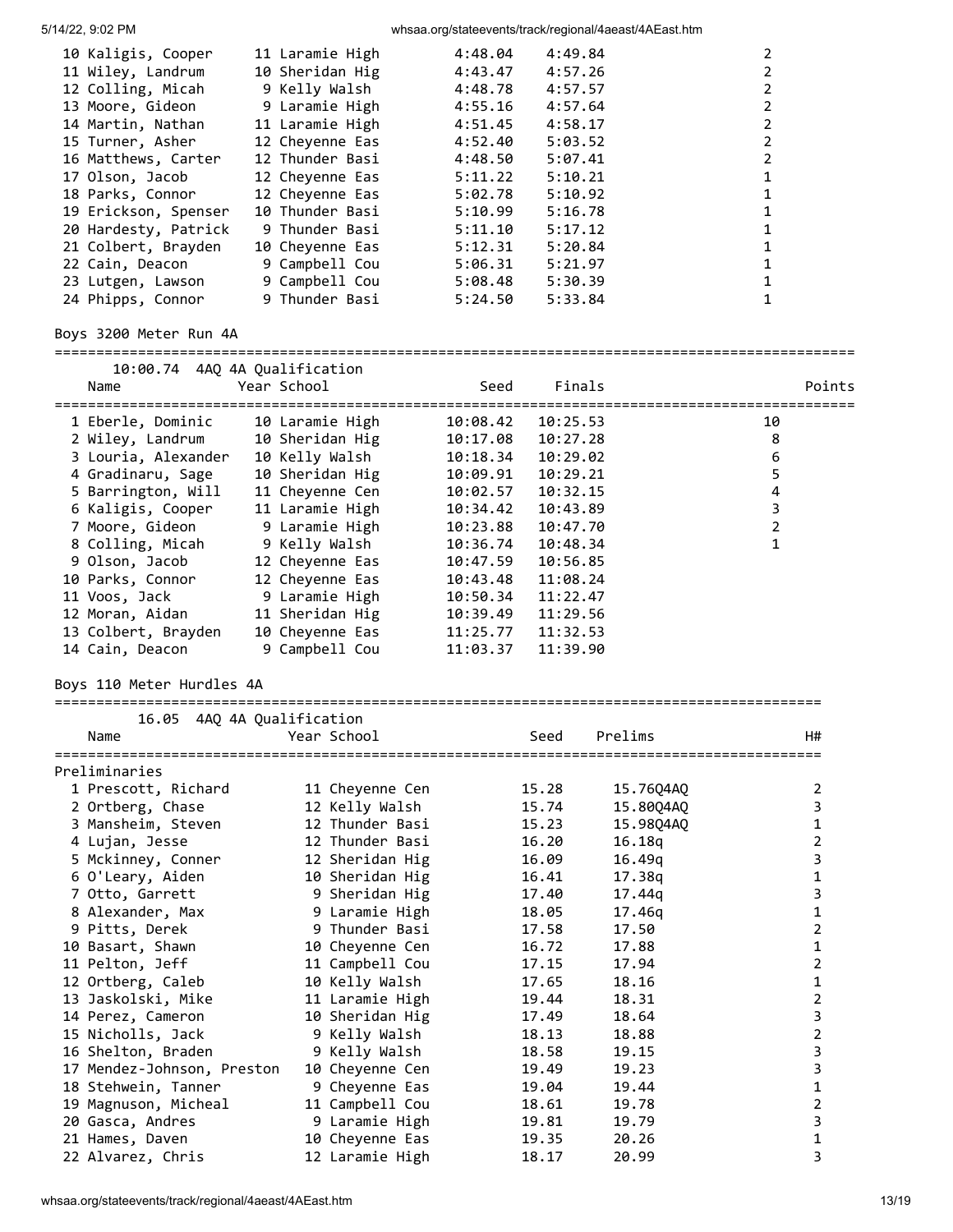|  |  |  | Boys 110 Meter Hurdles 4A |  |
|--|--|--|---------------------------|--|
|--|--|--|---------------------------|--|

| 4AQ 4A Qualification<br>16.05<br>Year School<br>Finals<br>Prelims<br>Name<br>12 Thunder Basi<br>1 Mansheim, Steven<br>15.98<br>15.32 4AO<br>10<br>2 Prescott, Richard<br>15.40 4AO<br>11 Cheyenne Cen<br>15.76<br>8<br>12 Kelly Walsh<br>15.78 4AO<br>3 Ortberg, Chase<br>15.80<br>6<br>4 Lujan, Jesse<br>15.97 4AO<br>12 Thunder Basi<br>16.18<br>5 Mckinney, Conner<br>12 Sheridan Hig<br>16.38<br>16.49<br>4<br>10 Sheridan Hig<br>3<br>6 O'Leary, Aiden<br>17.38<br>17.15<br>9 Laramie High<br>7 Alexander, Max<br>2<br>17.46<br>17.43<br>9 Sheridan Hig<br>17.44<br>8 Otto, Garrett<br>17.51 |  |  |        |
|---------------------------------------------------------------------------------------------------------------------------------------------------------------------------------------------------------------------------------------------------------------------------------------------------------------------------------------------------------------------------------------------------------------------------------------------------------------------------------------------------------------------------------------------------------------------------------------------------|--|--|--------|
| Finals                                                                                                                                                                                                                                                                                                                                                                                                                                                                                                                                                                                            |  |  | Points |
|                                                                                                                                                                                                                                                                                                                                                                                                                                                                                                                                                                                                   |  |  |        |
|                                                                                                                                                                                                                                                                                                                                                                                                                                                                                                                                                                                                   |  |  |        |
|                                                                                                                                                                                                                                                                                                                                                                                                                                                                                                                                                                                                   |  |  |        |
|                                                                                                                                                                                                                                                                                                                                                                                                                                                                                                                                                                                                   |  |  |        |
|                                                                                                                                                                                                                                                                                                                                                                                                                                                                                                                                                                                                   |  |  |        |
|                                                                                                                                                                                                                                                                                                                                                                                                                                                                                                                                                                                                   |  |  |        |
|                                                                                                                                                                                                                                                                                                                                                                                                                                                                                                                                                                                                   |  |  |        |
|                                                                                                                                                                                                                                                                                                                                                                                                                                                                                                                                                                                                   |  |  |        |
|                                                                                                                                                                                                                                                                                                                                                                                                                                                                                                                                                                                                   |  |  |        |

### Boys 300 Meter Hurdles 4A

| 41.78 4AQ 4A Qualification |                 |       |         |                |  |  |  |  |  |  |
|----------------------------|-----------------|-------|---------|----------------|--|--|--|--|--|--|
| Name                       | Year School     | Seed  | Prelims | H#             |  |  |  |  |  |  |
| Preliminaries              |                 |       |         |                |  |  |  |  |  |  |
| 1 O'Leary, Aiden           | 10 Sheridan Hig | 40.41 | 42.160  | 1              |  |  |  |  |  |  |
| 2 Prescott, Richard        | 11 Cheyenne Cen | 41.15 | 42.240  | 2              |  |  |  |  |  |  |
| 3 Berretini, Dominick      | 10 Sheridan Hig | 42.69 | 43.430  | 3              |  |  |  |  |  |  |
| 4 Nicholls, Jack           | 9 Kelly Walsh   | 43.43 | 43.80g  | 1              |  |  |  |  |  |  |
| 5 Perez, Cameron           | 10 Sheridan Hig | 42.87 | 44.31g  | 3              |  |  |  |  |  |  |
| 6 Lujan, Jesse             | 12 Thunder Basi | 43.33 | 44.56g  | $\overline{2}$ |  |  |  |  |  |  |
| 7 Legerski, Parker         | 11 Cheyenne Cen | 43.64 | 44.88g  | $\mathbf 1$    |  |  |  |  |  |  |
| 8 Devine, Jackson          | 12 Laramie High | 44.04 | 45.30g  | 3              |  |  |  |  |  |  |
| 9 Magnuson, Micheal        | 11 Campbell Cou | 43.69 | 45.60   | $\overline{2}$ |  |  |  |  |  |  |
| 10 Hottell, Nolan          | 10 Thunder Basi | 44.49 | 45.67   | $\overline{2}$ |  |  |  |  |  |  |
| 11 Basart, Shawn           | 10 Cheyenne Cen | 44.23 | 45.85   | 3              |  |  |  |  |  |  |
| 12 Alexander, Max          | 9 Laramie High  | 45.33 | 46.24   | $\overline{2}$ |  |  |  |  |  |  |
| 13 McClarnon, Cody         | 12 Cheyenne Cen | 45.86 | 46.96   | 3              |  |  |  |  |  |  |
| 14 Pitts, Derek            | 9 Thunder Basi  | 45.24 | 47.21   | 1              |  |  |  |  |  |  |
| 15 Ortberg, Caleb          | 10 Kelly Walsh  | 45.00 | 47.31   | $\mathbf 1$    |  |  |  |  |  |  |
| 16 Hammond, Ethan          | 9 Kelly Walsh   | 45.34 | 47.35   | 3              |  |  |  |  |  |  |
| 17 Bouzis, Jack            | 9 Campbell Cou  | 46.78 | 48.35   | 1              |  |  |  |  |  |  |
| 18 Thomas, Daxton          | 9 Kelly Walsh   | 47.69 | 49.01   | 1              |  |  |  |  |  |  |
| 19 Duvall, Shane           | 9 Campbell Cou  | 46.43 | 49.47   | $\overline{2}$ |  |  |  |  |  |  |
| 20 Hames, Daven            | 10 Cheyenne Eas | 49.60 | 52.24   | 3              |  |  |  |  |  |  |
| 21 Frude, Fisher           | 9 Laramie High  | 50.33 | 55.18   | 3              |  |  |  |  |  |  |
| 22 Whistler, Jarod         | 10 Laramie High | 51.98 | 56.63   | $\overline{2}$ |  |  |  |  |  |  |
|                            |                 |       |         |                |  |  |  |  |  |  |
| Boys 300 Meter Hurdles 4A  |                 |       |         |                |  |  |  |  |  |  |
|                            |                 |       |         |                |  |  |  |  |  |  |

 41.78 4AQ 4A Qualification Name Year School Prelims Finals Points ================================================================================================ Finals 1 Prescott, Richard 11 Cheyenne Cen 42.24 40.91 4AQ 10 2 O'Leary, Aiden 10 Sheridan Hig 42.16 40.94 4AQ 8 3 Berretini, Dominic 10 Sheridan Hig 43.43 42.82 6 4 Lujan, Jesse 12 Thunder Basi 44.56 42.86 5 5 Nicholls, Jack 9 Kelly Walsh 43.80 43.41 4 6 Perez, Cameron 10 Sheridan Hig 44.31 43.56 3 7 Legerski, Parker 11 Cheyenne Cen 44.88 43.61 2 8 Devine, Jackson 12 Laramie High 45.30 44.41 1 Boys 4x100 Meter Relay 4A ================================================================================================ 44.45 4AQ 4A Qualification School School Seed Finals Points ================================================================================================ 1 Cheyenne East High School 42.81 42.88 4AQ 10

whsaa.org/stateevents/track/regional/4aeast/4AEast.htm 14/19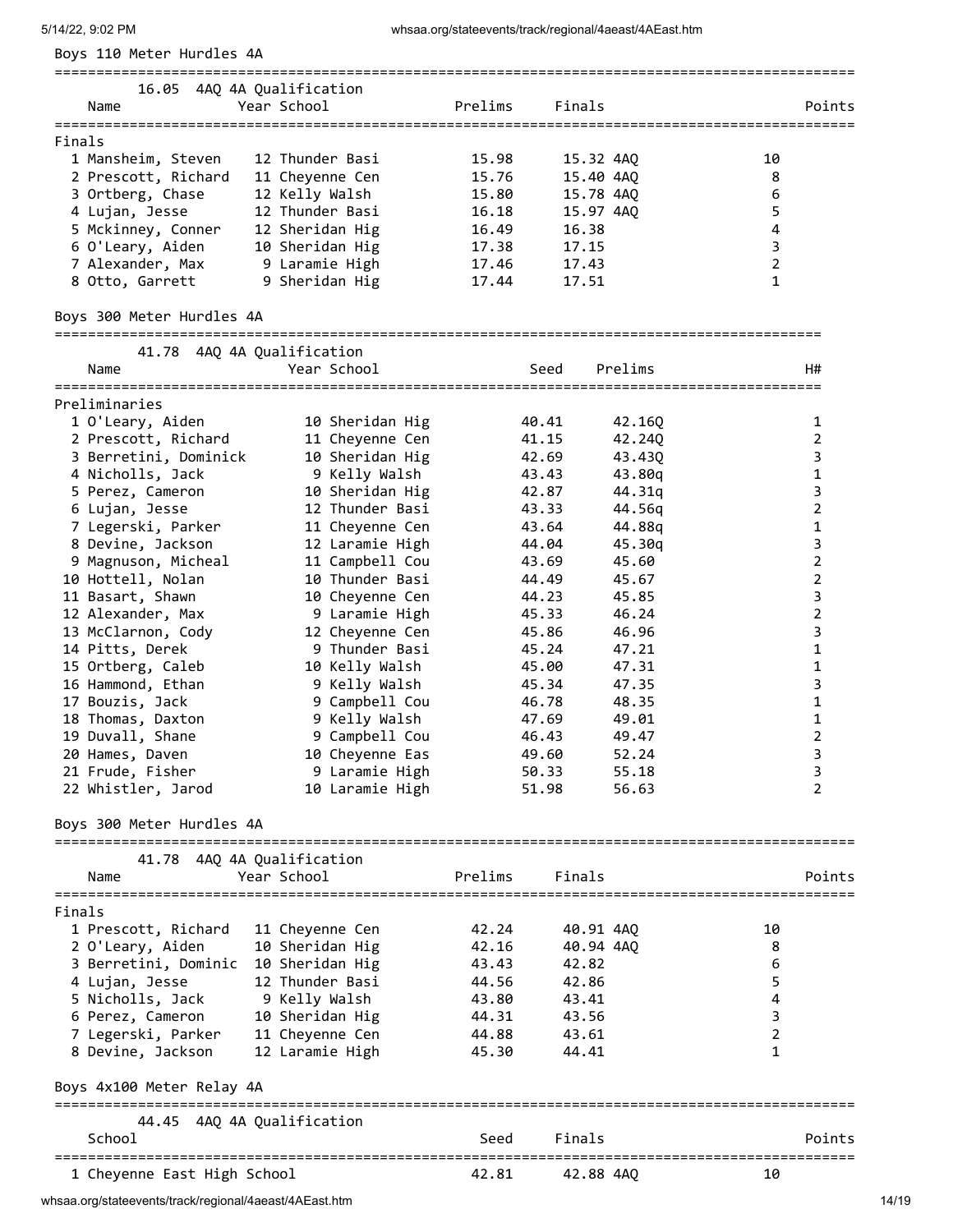| 1) Cummings, Marik 11<br>3) Brinkman, Ethan 11      | 2) Garcia, Ian 12<br>4) Guevara, Jude 11   |                                       |
|-----------------------------------------------------|--------------------------------------------|---------------------------------------|
| 2 Sheridan High School<br>1) Karajanis, Ryan 12     | 43.01<br>43.18 4AQ<br>2) McComb, Carter 12 | 8                                     |
| 3) Kaszas, Dominic 11                               | 4) Berretini, Dominick 10                  |                                       |
| 3 Kelly Walsh High School                           | 44.18 4AQ<br>43.30                         | 6                                     |
| 1) Costalez, Nathan 12                              | 2) McCoul, Kellen 11                       |                                       |
| 3) Wright, Keaton 10<br>4 Thunder Basin High School | 4) Burkett, Cameron 12<br>44.66<br>44.66   | 5                                     |
| 1) Haliburton, Isaiah 12                            | 2) Ekstrom, Bradley 10                     |                                       |
| 3) Del Toro, Ryder 9                                | 4) LaFromboise, Kayden 11                  |                                       |
| 5 Campbell County High School                       | 45.03<br>45.30                             | 4                                     |
| 1) Carter, Ian 11                                   | 2) Powers, Drew 11                         |                                       |
| 3) Kline, Kody 11                                   | 4) Dorr, Aiden 10                          |                                       |
| 6 Cheyenne Central High School                      | 45.29<br>45.61                             | 3                                     |
| 1) Urdialles, Kain 10                               | 2) Porwoll, Miles 10                       |                                       |
| 3) Whitworth, Jackson 11                            | 4) Counter, Mason 10                       |                                       |
| 7 Laramie High School                               | 45.27<br>46.52                             | 2                                     |
| 1) Reed, Jackson 9                                  | 2) Devine, Jackson 12                      |                                       |
| 3) Rose, John 11                                    | 4) Alvarez, Chris 12                       |                                       |
| -- Cheyenne South High School                       | 44.96<br>DQ                                |                                       |
| 1) Randles, Jakub 12                                | 2) Simental, Gamo 12                       |                                       |
| 3) Grimm, Davien 9                                  | 4) Moehr, Austin 9                         |                                       |
| Boys 4x400 Meter Relay 4A                           | ________________________                   |                                       |
| 3:33.35 4AQ 4A Qualification                        |                                            |                                       |
| School                                              | Finals<br>Seed                             | Points                                |
|                                                     |                                            |                                       |
| 1 Cheyenne Central High School                      | 3:32.10<br>$3:26.87$ $4AQ$                 | 10                                    |
| 1) Silvis, Jacob 10                                 | 2) Teasley, Dylan 10                       |                                       |
| 3) Brown, Fisher 12                                 | 4) Urdialles, Kain 10                      |                                       |
| 2 Thunder Basin High School                         | 3:28.97<br>$3:26.93$ $4AQ$                 | 8                                     |
| 1) Haliburton, Isaiah 12                            | 2) Norton, Bridger 10                      |                                       |
| 3) Ekstrom, Bradley 10                              | 4) LaFromboise, Kayden 11                  |                                       |
| 3 Laramie High School                               | 3:26.74<br>3:29.05 4AQ                     | 6                                     |
| 1) Smith, Meyer 11                                  | 2) McKinney, Brayden 9                     |                                       |
| 3) Burns, Cameron 12                                | 4) McCrea, Will 11<br>3:28.95              | 5                                     |
| 4 Sheridan High School<br>1) Aasby, Patrick 11      | $3:30.07$ 4AQ<br>2) Kaszas, Dominic 11     |                                       |
| 3) Fitzpatrick, Nathan 12                           | 4) O'Leary, Aiden 10                       |                                       |
| 5 Cheyenne East High School                         | 3:28.28<br>3:34.12                         | 4                                     |
| 1) Ruff, Caleb 10                                   | 2) Culver, Jacob 11                        |                                       |
| 3) Oedekoven, Levi 12                               | 4) Schlabs, Garet 11                       |                                       |
| 6 Kelly Walsh High School                           | 3:33.59<br>3:35.21                         | 3                                     |
| 1) Costalez, Nathan 12                              | 2) Koehmstedt, Seb 12                      |                                       |
| 3) Brooks, Jackson 10                               | 4) Wright, Keaton 10                       |                                       |
| 7 Campbell County High School                       | 3:43.85<br>3:39.12                         | $\overline{2}$                        |
| 1) Kline, Kody 11                                   | 2) Dorr, Aiden 10                          |                                       |
| 3) Wofford, Zach 9                                  | 4) Carter, Ian 11                          |                                       |
| -- Cheyenne South High School                       | 4:08.79<br>DQ.                             |                                       |
| 1) Adktins, Timothy 10                              | 2) Steinhausen, Dexter 12                  |                                       |
| 3) Haws, Maddox 9                                   | 4) Fernandez, Malachi 9                    |                                       |
| Boys 4x800 Meter Relay 4A                           |                                            |                                       |
|                                                     |                                            |                                       |
| 8:29.31 4AQ 4A Qualification                        |                                            |                                       |
| School                                              | Finals<br>Seed                             | Points                                |
| 1 Laramie High School                               | 8:24.02<br>$8:24.08$ $4AQ$                 | ===============================<br>10 |
| 1) Smith, Meyer 11                                  | 2) Burns, Cameron 12                       |                                       |
| 3) King, Russell 12                                 | 4) McCrea, Will 11                         |                                       |
| 2 Sheridan High School                              | 8:19.96<br>8:29.88                         | 8                                     |
| 1) Charest, Reese 12                                | 2) Aasby, Patrick 11                       |                                       |
| 3) Fitzpatrick, Nathan 12                           | 4) Akers, Austin 11                        |                                       |

whsaa.org/stateevents/track/regional/4aeast/4AEast.htm 15/19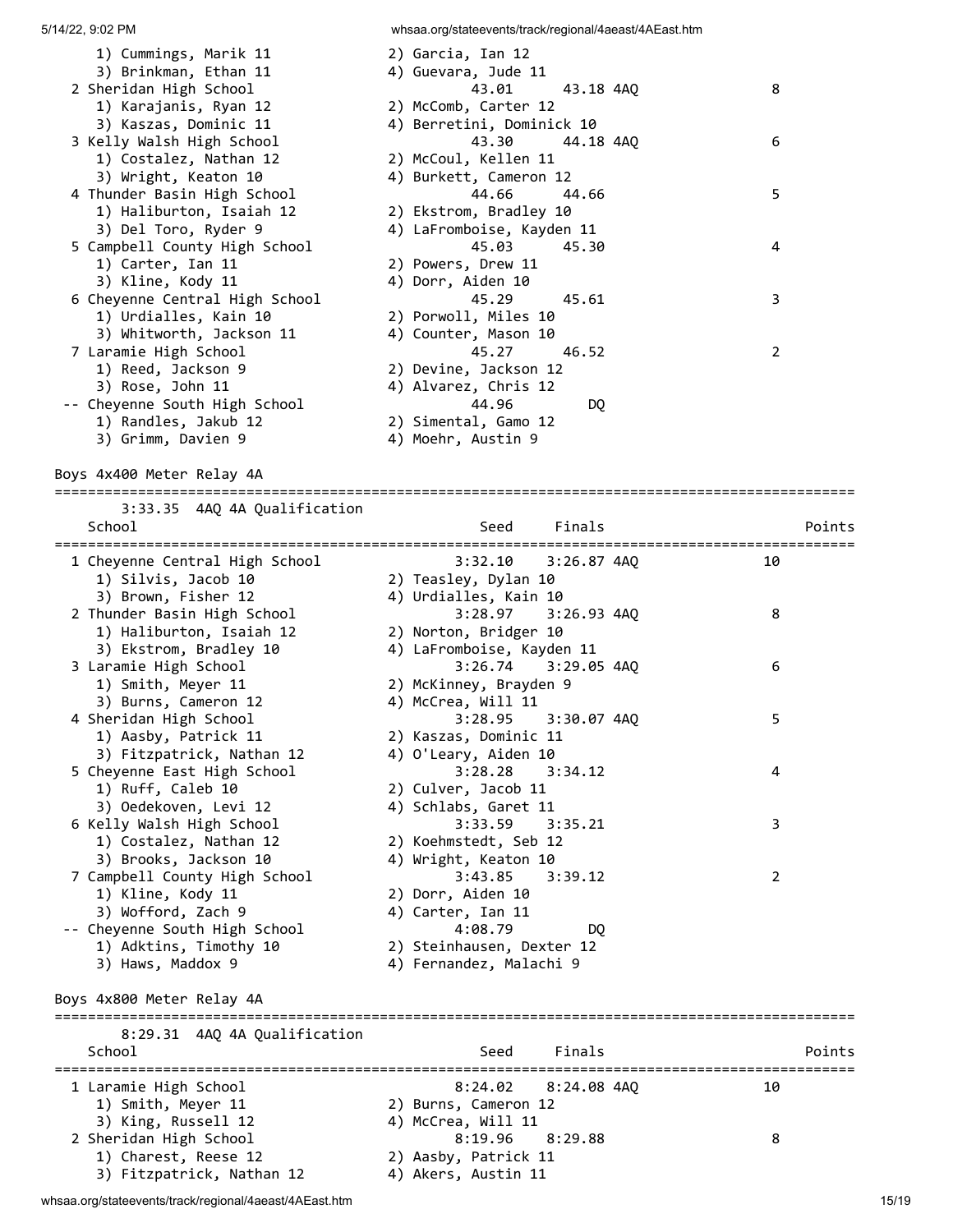| 5/14/22, 9:02 PM                                                               |                                   | whsaa.org/stateevents/track/regional/4aeast/4AEast.htm |                                |                                |        |
|--------------------------------------------------------------------------------|-----------------------------------|--------------------------------------------------------|--------------------------------|--------------------------------|--------|
| 3 Kelly Walsh High School<br>1) Koehmstedt, Seb 12                             |                                   | 8:40.06<br>2) Yakel, Alex 12                           | 8:39.52                        | 6                              |        |
| 3) Harmsen, Kolten 11<br>4 Cheyenne East High School<br>1) Ruff, Caleb 10      |                                   | 4) Brooks, Jackson 10<br>9:13.58<br>2) Pugh, Cade 12   | 8:41.43                        | 5                              |        |
| 3) Oedekoven, Levi 12<br>5 Thunder Basin High School<br>1) Hardesty, Patrick 9 |                                   | 4) Turner, Asher 12<br>9:05.86<br>2) Phipps, Connor 9  | 8:59.81                        | 4                              |        |
| 3) Erickson, Spenser 10<br>6 Campbell County High School<br>1) Mcadams, Val 10 |                                   | 4) Matthews, Carter 12<br>9:24.74<br>2) Cain, Deacon 9 | 9:25.53                        | 3                              |        |
| 3) Miranda, Mason 11<br>Boys 1600 Sprint Medley 4A                             |                                   | 4) Lutgen, Lawson 9                                    |                                |                                |        |
|                                                                                |                                   |                                                        |                                |                                |        |
| 3:43.84 4AQ 4A Qualification<br>School                                         |                                   | Seed                                                   | Finals                         | ============================== | Points |
| 1 Laramie High School                                                          |                                   | 3:38.29                                                | 3:42.17 4AQ                    | 10                             |        |
| 1) Reed, Jackson 9<br>3) McCrea, Will 11                                       |                                   | 2) McKinney, Brayden 9<br>4) Smith, Meyer 11           |                                |                                |        |
| 2 Sheridan High School                                                         |                                   | 3:41.19                                                | 3:43.70 4AQ                    | 8                              |        |
| 1) Fitzpatrick, Nathan 12                                                      |                                   | 2) Berretini, Dominick 10                              |                                |                                |        |
| 3) Aasby, Patrick 11<br>3 Cheyenne Central High School                         |                                   | 4) Charest, Reese 12                                   | 3:44.57                        | 6                              |        |
| 1) Silvis, Jacob 10                                                            |                                   | 2) Urdialles, Kain 10                                  |                                |                                |        |
| 3) Teasley, Dylan 10                                                           |                                   | 4) Rohde, Toren 11                                     |                                |                                |        |
| 4 Cheyenne East High School                                                    |                                   | 3:42.66                                                | 3:49.73                        | 5                              |        |
| 1) Cummings, Marik 11<br>3) Schlabs, Garet 11                                  |                                   | 2) Garcia, Ian 12<br>4) Ruff, Caleb 10                 |                                |                                |        |
| 5 Campbell County High School                                                  |                                   | 3:53.39                                                | 3:50.47                        | 4                              |        |
| 1) Kline, Kody 11                                                              |                                   | 2) Gibson, Adam 9                                      |                                |                                |        |
| 3) Carter, Ian 11                                                              |                                   | 4) Mcadams, Val 10<br>3:43.15                          |                                |                                |        |
| 6 Thunder Basin High School<br>1) Ekstrom, Bradley 10                          |                                   | 2) Foltz, Jonny 11                                     | 3:52.06                        | 3                              |        |
| 3) Hottell, Nolan 10                                                           |                                   | 4) Matthews, Carter 12                                 |                                |                                |        |
| 7 Kelly Walsh High School                                                      |                                   | 3:56.60                                                | 3:57.60                        | $\overline{2}$                 |        |
| 1) Doyle, Brodie 11                                                            |                                   | 2) Becker, Jayden 9<br>4) O'Neill, Riley 11            |                                |                                |        |
| 3) Johnson, Lane 12                                                            |                                   |                                                        |                                |                                |        |
| Boys High Jump 4A                                                              |                                   |                                                        |                                |                                |        |
| 6-00.00 4AQ 4A Qualification                                                   |                                   |                                                        |                                |                                |        |
| Year School<br>Name                                                            |                                   | Seed                                                   | Finals                         |                                | Points |
|                                                                                |                                   |                                                        |                                |                                |        |
| 1 Hottell, Nolan                                                               | 10 Thunder Basi                   | $5 - 10.00$                                            | 6-00.00 4AQ                    | 10                             |        |
| 2 Whitley, Eric<br>3 Sanchez, Gabriel                                          | 10 Kelly Walsh<br>9 Laramie High  | $6 - 00.00$<br>$5 - 10.00$                             | $6 - 00.00 4AQ$<br>$5 - 10.00$ | 8<br>6                         |        |
| 4 Jackson, Drew                                                                | 10 Cheyenne Eas                   | $5 - 10.00$                                            | $5 - 10.00$                    | 5                              |        |
| 5 Dierks, Kolbe                                                                | 9 Cheyenne Eas                    | $5 - 10.00$                                            | $5 - 10.00$                    | $\overline{\mathbf{4}}$        |        |
| 6 Smith, Jaden                                                                 | 9 Laramie High                    | $5 - 08.00$                                            | $5 - 08.00$                    | 3                              |        |
| 7 Taylor-Byrd, TaVio                                                           | 10 Cheyenne Cen                   | $6 - 00.00$                                            | 5-08.00                        | $\mathbf 2$                    |        |
| 8 Realing, Eli<br>9 Johnson, Lane                                              | 11 Kelly Walsh<br>12 Kelly Walsh  | $5 - 08.00$<br>$5 - 06.00$                             | 5-08.00<br>$5 - 08.00$         | $\mathbf{1}$                   |        |
| 10 Walker, Landon                                                              | 9 Kelly Walsh                     | $5 - 10.00$                                            | $5 - 06.00$                    |                                |        |
| 10 Roth, Aiden                                                                 | 11 Sheridan Hig                   | $5 - 08.00$                                            | 5-06.00                        |                                |        |
| 10 Reed, Jackson                                                               | 9 Laramie High                    | $5 - 08.00$                                            | 5-06.00                        |                                |        |
| 10 Mckinney, Conner                                                            | 12 Sheridan Hig                   |                                                        | $5 - 06.00$                    |                                |        |
| 10 Culver, Jacob                                                               | 11 Cheyenne Eas                   | $5 - 06.00$                                            | $5 - 06.00$                    |                                |        |
| 10 Basart, Shawn                                                               | 10 Cheyenne Cen                   | $5 - 06.00$                                            | $5 - 06.00$                    |                                |        |
| 16 Gibson, Adam                                                                | 9 Campbell Cou                    | $5 - 08.00$                                            | 5-04.00                        |                                |        |
| 16 Carsrud, Danny<br>16 Simental, Gamo                                         | 9 Campbell Cou<br>12 Cheyenne Sou | $5 - 08.00$<br>$5 - 08.00$                             | $5 - 04.00$<br>5-04.00         |                                |        |
| 16 Whitworth, Jackson                                                          | 11 Cheyenne Cen                   | $5 - 09.00$                                            | 5-04.00                        |                                |        |
| 16 McClarnon, Cody                                                             | 12 Cheyenne Cen                   | $5 - 07.00$                                            | 5-04.00                        |                                |        |

whsaa.org/stateevents/track/regional/4aeast/4AEast.htm 16/19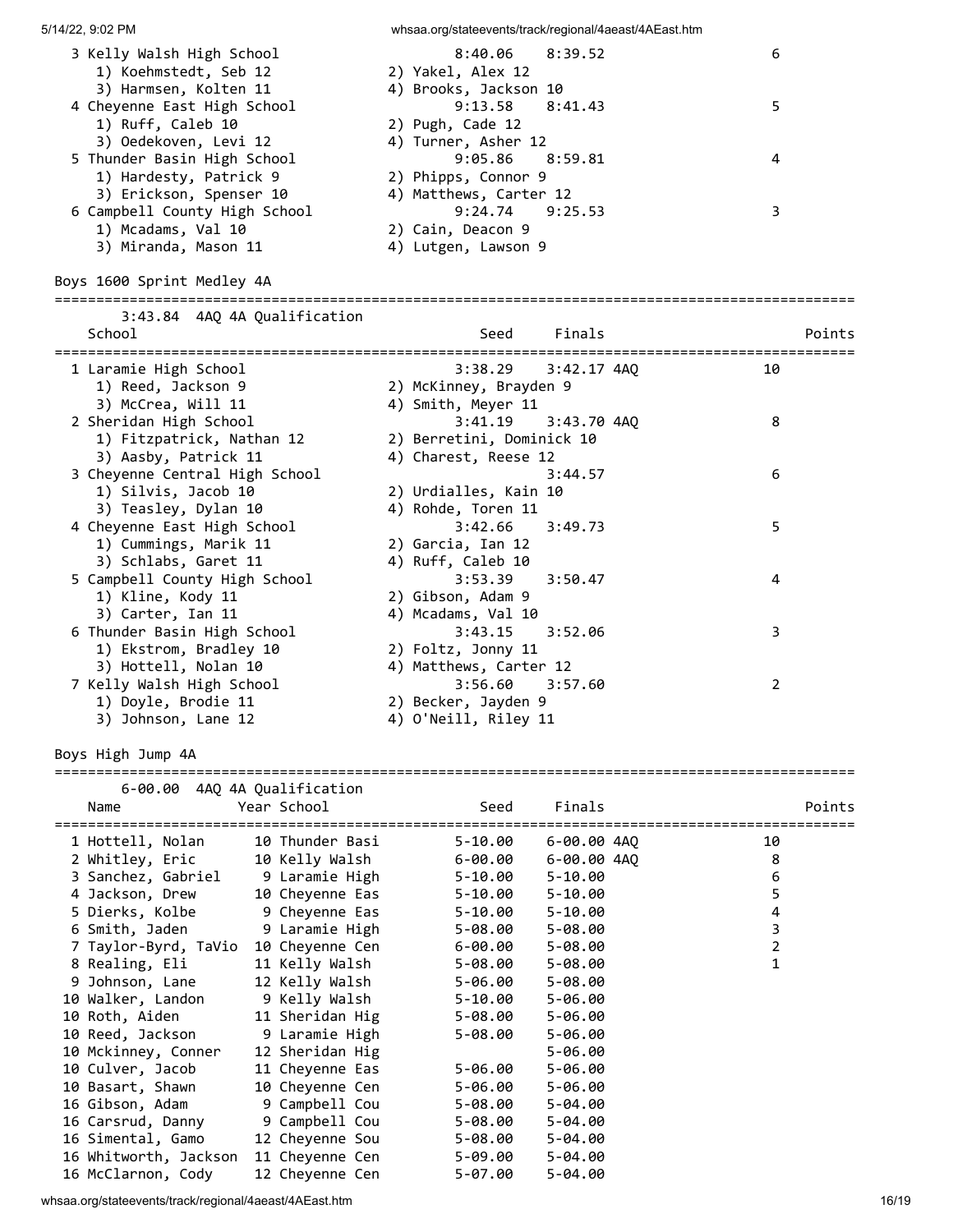| 16 Toohey, Garett     | 11 Thunder Basi | $5 - 08.00$ | $5 - 04.00$ |
|-----------------------|-----------------|-------------|-------------|
| -- Wofford, Zach      | 9 Campbell Cou  |             | NΗ          |
| -- Norton, Bridger    | 10 Thunder Basi | $5 - 04.00$ | NΗ          |
| -- Otto, Garrett      | 9 Sheridan Hig  | $5 - 02.00$ | NΗ          |
| -- LaFromboise, Kayde | 11 Thunder Basi | $6 - 01.00$ | NΗ          |
| -- Rose, John         | 11 Laramie High | $6 - 02.00$ | NΗ          |
| -- Piasecki, Paxton   | 12 Cheyenne Sou | $5 - 10.00$ | NΗ          |

Boys Pole Vault 4A

================================================================================================

| 12-09.00 4AO 4A Oualification         |                 |             |              |                              |        |
|---------------------------------------|-----------------|-------------|--------------|------------------------------|--------|
| Name                                  | Year School     | Seed        | Finals       |                              | Points |
| 1 Karajanis, Ryan     12 Sheridan Hig |                 | 15-07.00    | 16-00.00 4AQ | ======================<br>10 |        |
| 2 Tarver, Gaige 12 Sheridan Hig       |                 | 13-09.00    | 13-03.00 4AO | 8                            |        |
| 3 Calderon, Adrien                    | 11 Laramie High | 12-09.00    | 12-09.00 4AQ | 6                            |        |
| 4 Moeller, Kaden                      | 12 Sheridan Hig | 13-00.00    | 12-09.00 4AO | 5                            |        |
| 5 Piasecki, Paxton                    | 12 Cheyenne Sou | 12-00.00    | 12-03.00     | 4                            |        |
| 6 Porwoll, Miles                      | 10 Cheyenne Cen | 12-06.00    | 12-03.00     | 3                            |        |
| 7 Dees, Jace                          | 10 Kelly Walsh  | 12-03.00    | 12-03.00     | 2                            |        |
| 8 McCoul, Finn                        | 10 Kelly Walsh  | 12-03.00    | 12-03.00     | $\mathbf{1}$                 |        |
| 9 Rasmussen, Drew 12 Kelly Walsh      |                 | 12-04.00    | 11-09.00     |                              |        |
| 9 Lewis, Nicholas 9 Cheyenne Cen      |                 | 12-03.00    | 11-09.00     |                              |        |
| 9 Diedrich, Carson                    | 12 Laramie High | 11-10.00    | 11-09.00     |                              |        |
| 12 Melchior, Sam                      | 9 Cheyenne Cen  | 11-00.00    | 11-03.00     |                              |        |
| 12 Martin, Elias                      | 11 Laramie High | 10-10.00    | 11-03.00     |                              |        |
|                                       |                 | 10-06.00    | 10-09.00     |                              |        |
| 14 Blank, Jonas                       | 10 Kelly Walsh  | 11-04.00    | 10-09.00     |                              |        |
| 14 Olson, Creed                       | 11 Campbell Cou | 11-06.00    | 10-09.00     |                              |        |
| -- Hottell, Nolan                     | 10 Thunder Basi | 10-03.00    | NН           |                              |        |
| -- Dixon, Thomas                      | 9 Cheyenne Eas  | $9 - 08.00$ | NН           |                              |        |

Boys Long Jump 4A

| 21-04.00 4AO 4A Oualification |                                                 |              |              |                                 |                         |                |           |
|-------------------------------|-------------------------------------------------|--------------|--------------|---------------------------------|-------------------------|----------------|-----------|
| Name                          | Year School                                     | Seed         | Finals       |                                 |                         |                | H# Points |
| 1 Jackson, Drew               | ============================<br>10 Chevenne Eas | 20-10.00     | 22-05.50 4AO | =============================== | 3                       | 10             |           |
| 2 Haliburton, Isaiah          | 12 Thunder Basi                                 | 22-04.00     | 21-10.25 4AQ |                                 | 3                       | 8              |           |
| 3 Costalez, Nathan            | 12 Kelly Walsh                                  | 22-00.00     | 21-07.25 4AQ |                                 | 3                       | 6              |           |
| 4 Prescott, Richard           | 11 Cheyenne Cen                                 | $21 - 09.25$ | 20-06.50     |                                 | $\overline{\mathbf{3}}$ | 5              |           |
| 5 Pelton, Jeff                | 11 Campbell Cou                                 |              | 20-05.00     |                                 | $\mathbf{1}$            | 4              |           |
| 6 Whitley, Eric               | 10 Kelly Walsh                                  | 19-03.75     | 20-02.75     |                                 | $\overline{2}$          | 3              |           |
| 7 Brinkman, Ethan             | 11 Cheyenne Eas                                 | 19-06.00     | 20-00.75     |                                 | $\overline{2}$          | $\overline{2}$ |           |
| 8 Carter, Ian                 | 11 Campbell Cou                                 | 21-01.00     | 19-11.50     |                                 | 3                       | $\mathbf{1}$   |           |
| 9 Reed, Jackson               | 9 Laramie High                                  | 19-11.50     | 19-09.50     |                                 | 3                       |                |           |
| 10 Mckinney, Conner           | 12 Sheridan Hig                                 | $21 - 00.50$ | 19-09.25     |                                 | 3                       |                |           |
| 11 Morris, Mahlon             | 11 Laramie High                                 | 20-01.00     | 19-04.25     |                                 | 3                       |                |           |
| 12 Realing, Eli               | 11 Kelly Walsh                                  | 19-07.50     | 19-04.00     |                                 | $\overline{2}$          |                |           |
| 13 Walker, Landon             | 9 Kelly Walsh                                   | 19-10.50     | 19-01.50     |                                 | 2                       |                |           |
| 14 McClarnon, Cody            | 12 Cheyenne Cen                                 | 19-08.00     | 18-10.50     |                                 | $\overline{2}$          |                |           |
| 15 Grimm, Davien              | 9 Cheyenne Sou                                  | 18-10.50     | 18-09.50     |                                 | 1                       |                |           |
| 16 Rose, John                 | 11 Laramie High                                 | 19-11.00     | 18-09.25     |                                 | 3                       |                |           |
| 17 Leiding, Zach              | 10 Sheridan Hig                                 | 19-03.00     | 18-06.75     |                                 | $\overline{2}$          |                |           |
| 18 Tarver, Gaige              | 12 Sheridan Hig                                 | 20-01.00     | 18-04.50     |                                 | 3                       |                |           |
| 19 Calderon, Adrien           | 11 Laramie High                                 | 19-00.25     | 18-04.25     |                                 | $\overline{2}$          |                |           |
| 20 Stehwein, Tanner           | 9 Cheyenne Eas                                  | 19-07.50     | 17-09.50     |                                 | 2                       |                |           |
| 21 Dennison, Justin           | 12 Thunder Basi                                 | 18-11.50     | 17-04.00     |                                 | $\overline{2}$          |                |           |
| 21 Melchior, Sam              | 9 Cheyenne Cen                                  | 17-04.00     | 17-04.00     |                                 | 1                       |                |           |
| 23 Hutton, Tyler              | 10 Sheridan Hig                                 | 19-03.50     | 17-02.50     |                                 | $\overline{2}$          |                |           |
| 24 Del Toro, Ryder            | 9 Thunder Basi                                  | 18-01.00     | 17-01.00     |                                 | 1                       |                |           |
| 25 Norton, Bridger            | 10 Thunder Basi                                 | 17-06.50     | 16-02.00     |                                 | 1                       |                |           |
| 26 Adktins, Timothy           | 10 Cheyenne Sou                                 | 16-01.00     | 14-07.75     |                                 | 1                       |                |           |
| 27 Kline, Kody                | 11 Campbell Cou                                 | 18-10.00     | 14-02.50     |                                 | 1                       |                |           |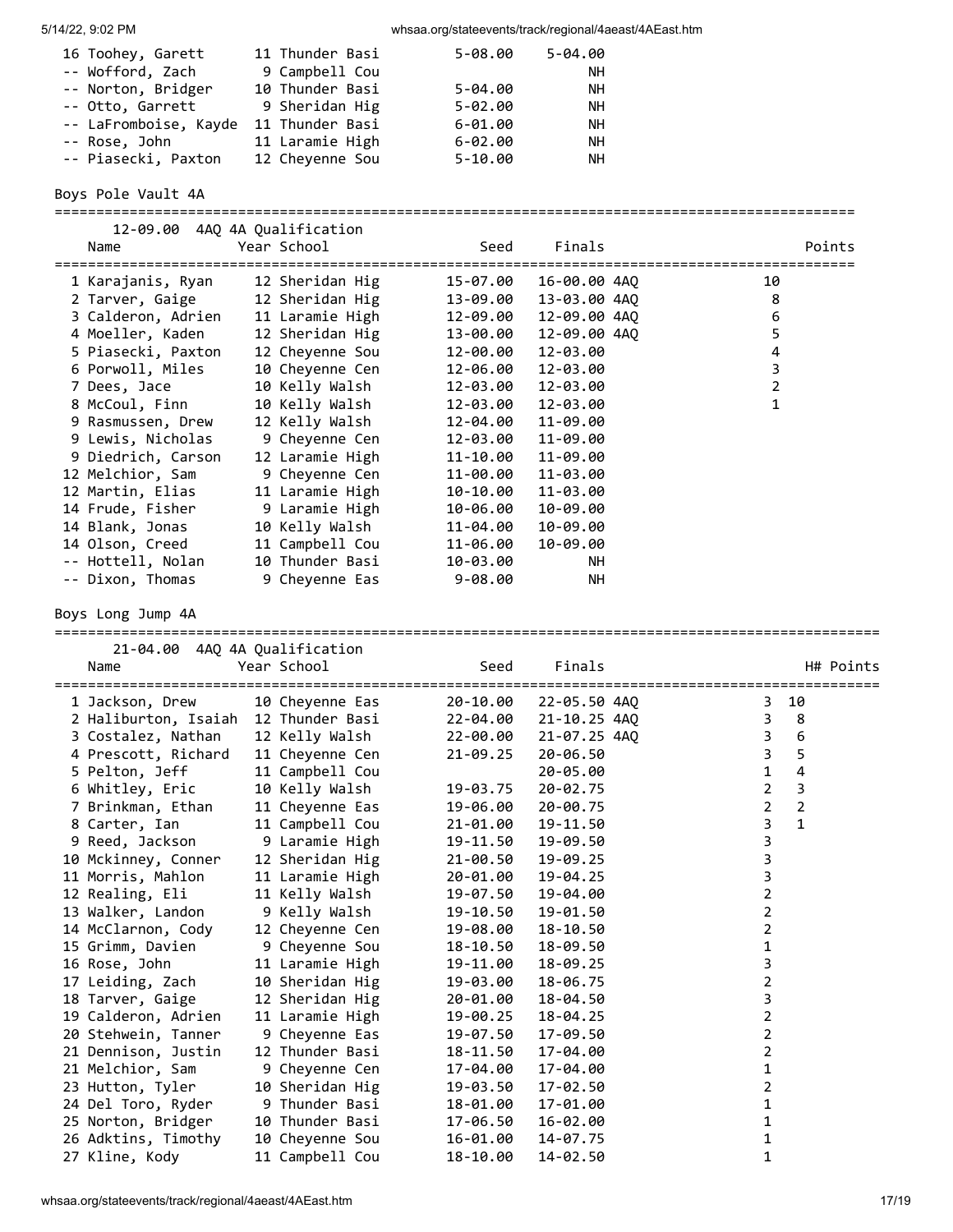Boys Triple Jump 4A

| 42-08.00 4AQ 4A Qualification<br>Name | Year School     | Seed     | Finals       |   |                | H# Points |
|---------------------------------------|-----------------|----------|--------------|---|----------------|-----------|
| 1 Prescott, Richard                   | 11 Cheyenne Cen | 44-09.50 | 43-11.25 4AQ | 3 | 10             |           |
| 2 McCoul, Kellen                      | 11 Kelly Walsh  | 44-07.00 | 43-10.00 4AQ | 3 | 8              |           |
| 3 Pelton, Jeff                        | 11 Campbell Cou | 42-09.00 | 43-05.50 4AQ | 3 | 6              |           |
| 4 Taylor-Byrd, TaVio                  | 10 Cheyenne Cen | 42-09.00 | 42-10.25 4AQ | 3 | 5              |           |
| 5 Mangram, Omari                      | 10 Cheyenne Cen | 42-03.00 | 42-09.00 4AO | 3 | 4              |           |
| 6 Walker, Landon                      | 9 Kelly Walsh   | 43-00.00 | 41-07.75     | 3 | 3              |           |
| 7 Guevara, Jude                       | 11 Cheyenne Eas | 41-09.00 | 40-08.50     | 3 | $\overline{2}$ |           |
| 8 Taylor, Nithaniel                   | 12 Laramie High | 37-08.00 | 39-06.75     | 1 | $\mathbf{1}$   |           |
| 9 Mckinney, Conner                    | 12 Sheridan Hig | 41-06.00 | 39-06.50     | 2 |                |           |
| 10 Brinkman, Ethan                    | 11 Cheyenne Eas | 40-07.75 | 38-11.00     | 2 |                |           |
| 11 Janzen, Jarron                     | 10 Kelly Walsh  | 41-01.00 | 38-09.75     | 2 |                |           |
| 12 Morris, Mahlon                     | 11 Laramie High | 43-00.50 | 38-07.00     | 3 |                |           |
| 13 Hutton, Tyler                      | 10 Sheridan Hig | 39-07.00 | 38-03.50     | 2 |                |           |
| 14 Wilson, Casen                      | 11 Sheridan Hig | 37-07.00 | 37-07.25     | 1 |                |           |
| 15 Toohey, Garett                     | 11 Thunder Basi | 38-01.00 | 37-07.00     | 2 |                |           |
| 16 Olson, Colby                       | 10 Cheyenne Eas | 38-07.25 | 37-04.25     | 2 |                |           |
| 17 Vetter, Colton                     | 11 Thunder Basi | 38-06.50 | 37-01.00     | 2 |                |           |
| 18 Leiding, Zach                      | 10 Sheridan Hig | 36-04.75 | 36-05.00     | 1 |                |           |
| 19 Duvall, Shane                      | 9 Campbell Cou  | 36-08.00 | 36-00.00     | 1 |                |           |
| 20 Becker, Jayden                     | 9 Kelly Walsh   | 39-00.00 | 35-07.50     | 2 |                |           |
| 21 Carsrud, Danny                     | 9 Campbell Cou  |          | 34-07.25     | 1 |                |           |
| 22 Foltz, Jonny                       | 11 Thunder Basi | 36-02.00 | 34-03.25     | 1 |                |           |
|                                       |                 |          |              |   |                |           |

===================================================================================================

Boys Shot Put 4A

| 48-09.00              | 4AQ 4A Qualification |          |              |                |                                                  |
|-----------------------|----------------------|----------|--------------|----------------|--------------------------------------------------|
| Name                  | Year School          | Seed     | Finals       |                | H# Points<br>=================================== |
| 1 Burkett, Cameron    | 12 Kelly Walsh       | 64-09.00 | 63-03.00 4AQ | 4              | 10                                               |
| 2 Tanner, Texas       | 12 Sheridan Hig      | 57-04.75 | 61-02.00 4AQ | 4              | 8                                                |
| 3 Holwell, Blaine     | 11 Sheridan Hig      | 51-01.50 | 50-06.00 4AO | 4              | 6                                                |
| 4 Stevens, Cooper     | 11 Campbell Cou      | 48-11.00 | 48-00.00     | 4              | 5                                                |
| 5 Lain, Auggie        | 11 Cheyenne Cen      | 49-03.50 | 47-02.00     | 4              | $\overline{4}$                                   |
| 6 Carrillo, Arthur    | 12 Cheyenne Eas      | 46-00.00 | 46-00.00     | 4              | $\overline{3}$                                   |
| 7 Ingalls, Matthew    | 12 Sheridan Hig      | 49-00.50 | 45-11.50     | 4              | $\overline{2}$                                   |
| 8 Bartlett, Keagan    | 11 Cheyenne Cen      | 47-10.25 | 44-06.00     | 4              | $\mathbf{1}$                                     |
| 9 Thornton, Jesse     | 12 Kelly Walsh       | 43-08.75 | 44-05.00     | 3              |                                                  |
| 10 Tengesdal, Simon   | 11 Sheridan Hig      | 45-02.25 | 44-01.50     | 3              |                                                  |
| 11 Gonzalez, Christop | 11 Laramie High      | 43-00.00 | 42-06.50     | 3              |                                                  |
| 12 Glick, Dillon      | 11 Thunder Basi      | 39-09.50 | 42-00.50     | $\overline{2}$ |                                                  |
| 13 Ritterhouse, Jacob | 11 Thunder Basi      | 40-03.25 | 41-07.00     | $\overline{2}$ |                                                  |
| 14 Washburn, Harland  | 11 Campbell Cou      | 38-00.00 | 40-05.00     | $\mathbf{1}$   |                                                  |
| 15 Montgomery, Kavont | 10 Thunder Basi      | 40-08.50 | 40-02.00     | 3              |                                                  |
| 16 Clyde, Michael     | 12 Campbell Cou      | 40-07.00 | 39-11.00     | 3              |                                                  |
| 17 Hiser, Jayden      | 11 Cheyenne Eas      | 40-11.50 | 39-10.50     | 3              |                                                  |
| 18 Gaer, Tyler        | 10 Cheyenne Cen      | 39-04.00 | 39-08.00     | $\overline{2}$ |                                                  |
| 19 Newton, Colin      | 11 Cheyenne Cen      | 40-07.50 | 39-05.00     | 3              |                                                  |
| 20 Terry, Jaxsen      | 9 Kelly Walsh        | 35-10.00 | 38-06.50     | 1              |                                                  |
| 21 Eldridge, Trevor   | 11 Cheyenne Eas      | 37-09.00 | 38-05.00     | 1              |                                                  |
| 22 Jackson, Noah      | 9 Cheyenne Eas       | 38-06.25 | 38-03.00     | $\overline{2}$ |                                                  |
| 23 Wilson, Walker     | 11 Cheyenne Sou      | 39-04.00 | 38-00.00     | $\overline{2}$ |                                                  |
| 24 Choate, Dylan      | 11 Cheyenne Sou      | 38-00.00 | $37 - 10.50$ | $\overline{2}$ |                                                  |
| 25 Jaskolski, Mike    | 11 Laramie High      | 36-04.25 | 37-04.50     | $\mathbf 1$    |                                                  |
| 26 Bangoura, Abraham  | 11 Laramie High      | 37-11.00 | 37-01.00     | $\mathbf 1$    |                                                  |
| 27 Cruz, Jessie       | 11 Laramie High      | 36-05.50 | 36-11.00     | $\mathbf 1$    |                                                  |
| 28 Hushbeck, James    | 10 Cheyenne Sou      | 38-00.00 | 36-07.00     | 1              |                                                  |
| 29 Foery, Marty       | 12 Kelly Walsh       | 39-04.50 | 34-11.00     | $\overline{2}$ |                                                  |
| 30 Voegele, Trey      | 11 Thunder Basi      | 38-06.75 | 34-07.00     | $\overline{2}$ |                                                  |
| -- Ballard, Braydn    | 10 Campbell Cou      | 42-07.50 | ND.          | 3              |                                                  |
| -- Tinoco, Jose       | 11 Cheyenne Sou      | 37-00.50 | ND.          | 1              |                                                  |

whsaa.org/stateevents/track/regional/4aeast/4AEast.htm 18/19